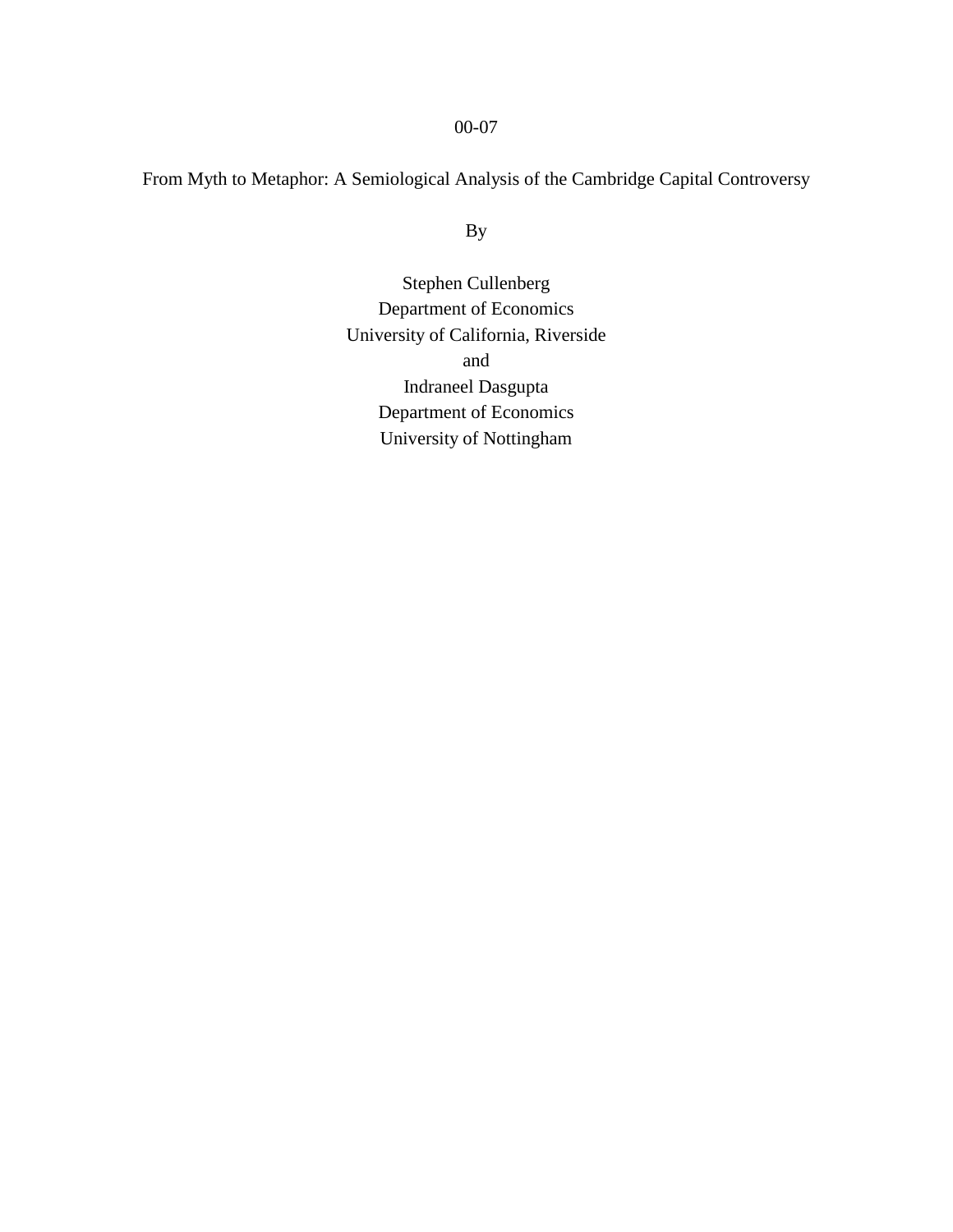# **From Myth to Metaphor: A Semiological Analysis of the Cambridge Capital Controversy**

# **Stephen Cullenberg**

# **Indraneel Dasgupta**

Of all the major debates in the history of economic theory, probably the one most perplexing to a contemporary observer is the Cambridge capital controversy. While the debate raised passions on both sides to levels seldom witnessed in 'academic' discussions, at the end of it all one was left with the somewhat curious spectacle of both armies clutching their respective flags and claiming victory. Given the obviously unsettled nature of the debate, a natural question has been -- why was there no decision? Why is it that issues perceived as "scientific" by participants on both sides alike were left unresolved? Why couldn't the formal protocals of mathematics, logic and economic theory bring closure to this debate?

In recent years some attempts have been made to answer this question by analyzing the methodological underpinnings of the alternative positions in the debate. Adopting a Kuhnian framework, Sheila Dow (1980) has argued that Cambridge (U.K.) Revolution did not succeed and instead remains the unresolved Cambridge Controversies because of a failure by post Keynesians critics to launch an alternative paradigm defined in terms of models and tools quite distinct from those of the then ruling neoclassical paradigm. Thus, the Cambridge (U.K.) critique of orthodox economic theory failed to become an actual, but has rather remained a potential, "scientific revolution" (in the Kuhnian sense) because the critics allowed their arguments to be translated into the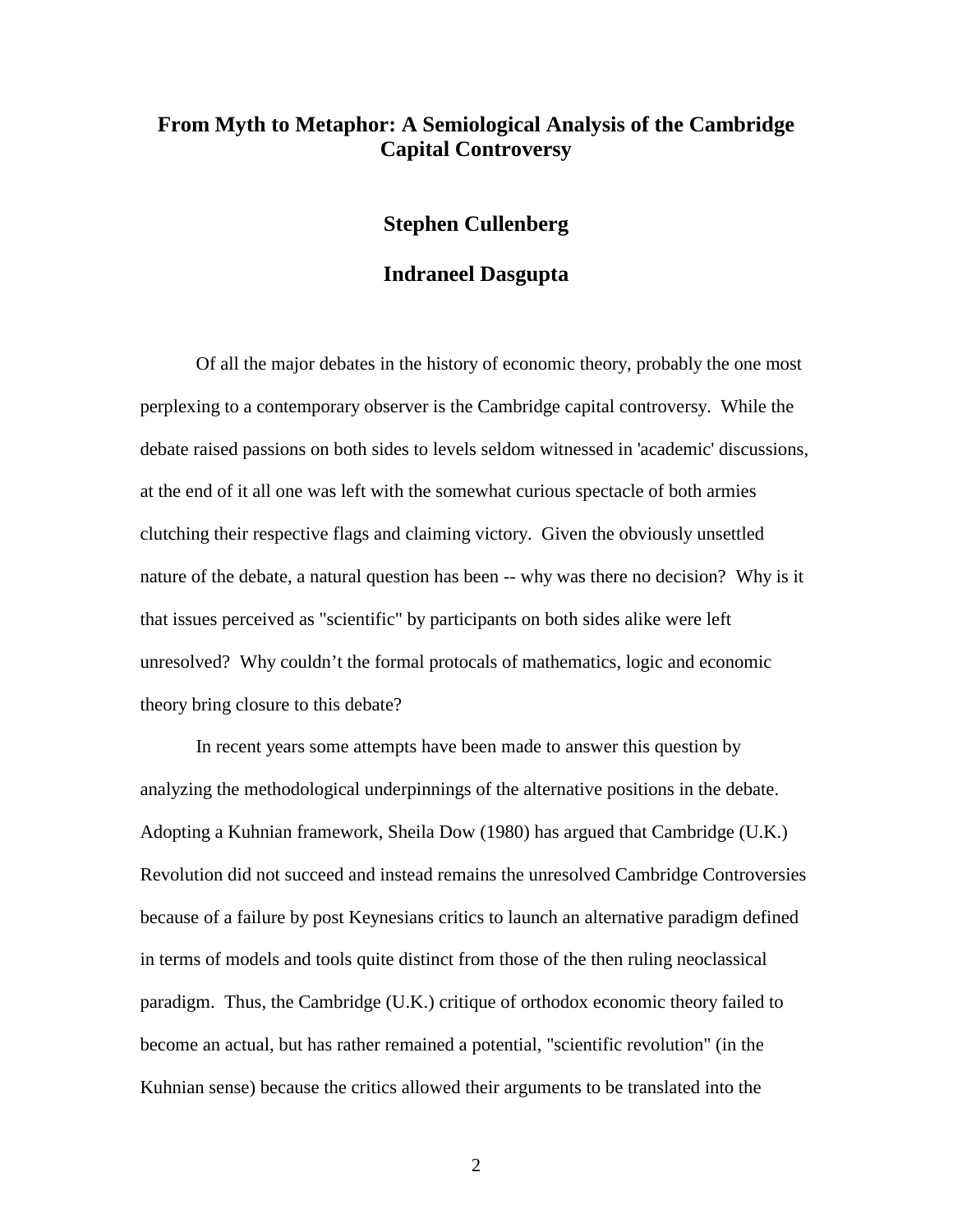formal framework specific to the neoclassical paradigm. Avi Cohen (1980) similarly argues that different conceptions of what constitutes an "explanation" accounts for the lack of resolution of the Cambridge controversies. More specifically, while the post Keynesian methodology emphasizes causal mechanisms, the focus of neoclassical theory is on its predictive aspects. This fundamental difference is reflected in different conclusions about the implications of the U.K. critique for the neoclassical framework.

An entirely different approach has been suggested by Deirdre McCloskey (1983, 1994). McCloskey makes the point that the controversy was essentially an argument about metaphors, and therefore amenable to literary analysis. "The very violence of the combat suggests that it was about something beyond mathematics or facts. The combatants hurled mathematical reasoning and institutional facts at each other, but the important questions were those one would ask of a metaphor - is it illuminating, is it satisfying, is it apt? How do you know? How does it compare with other economic poetry? After some tactical retreats by Cambridge, Massachusetts, on points of ultimate metaphysics irrelevant to these important questions, mutual exhaustion set in, without decision. The reason there was no decision was that the important questions were literary, not mathematical or statistical" (1994, 428).

The distinction that McCloskey makes in her rhetorical tetrad between "fact" and "logic" on one hand and "metaphor" and "story" on the other, with the implicit assumption that tools of literary criticism can be profitably applied to the latter but not the former, gets problematic however once one recognizes that facts have to be stated, and logic expressed, within a matrix of meanings, i.e., within a language. Such an admission in turn legitimizes a study of the debate purely and entirely in terms of its language, i.e. a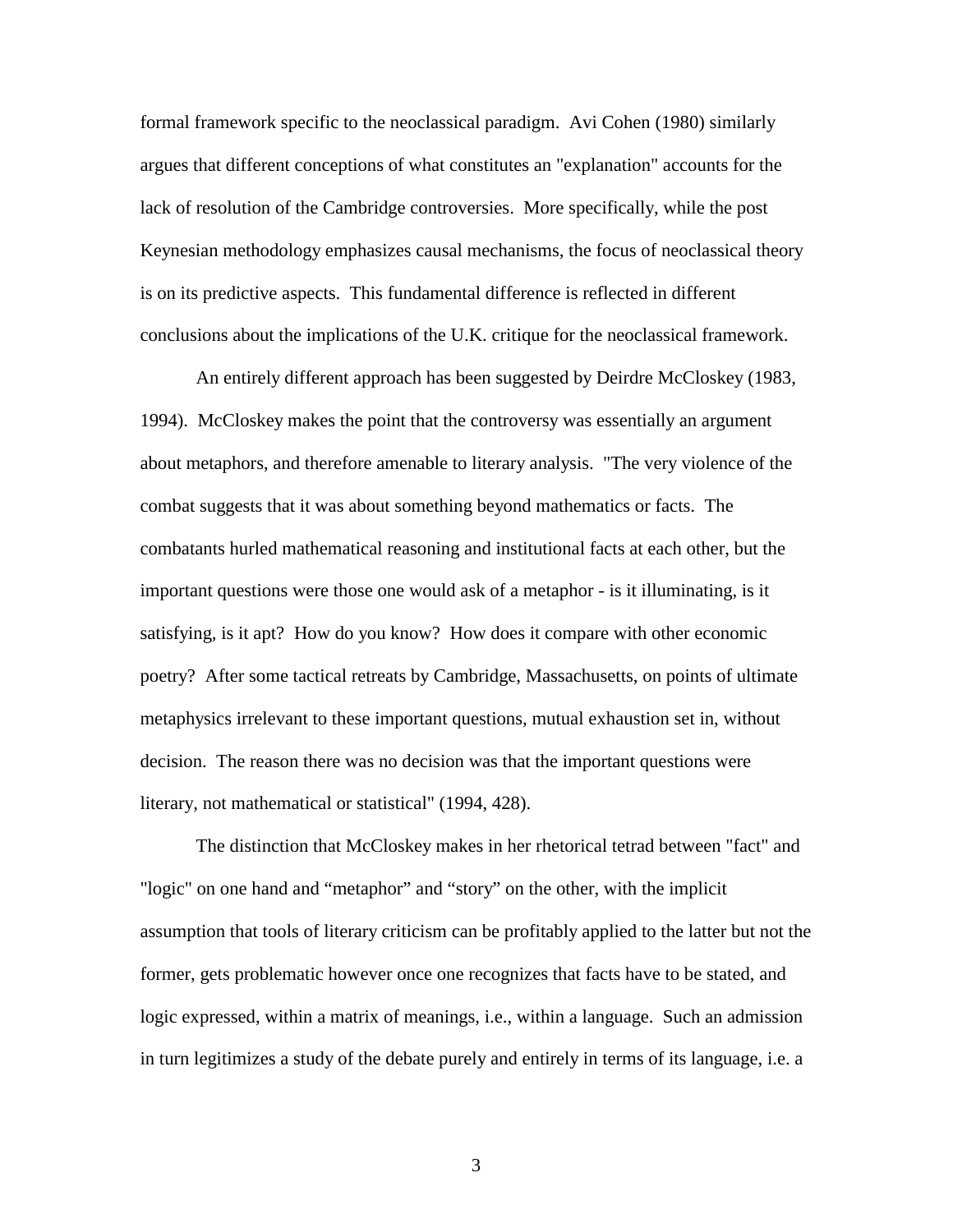study of the debate as a series of overlapping texts distinguished by their strategies of meaning creation and persuasion.

This essay attempts such a (re)reading of the Cambridge debate. We develop McCloskey's theme further to argue that the debate was not simply about *metaphors* but also fundamentally about *myths*, and that this distinction is critical in analyzing the debate as a contestation over meanings, i.e. over alternative *significations.* Using tools developed first by Ferdinand de Saussure, and later by Roland Barthes and Stuart Hall, we reinterpret the debate in terms of alternative semiotic strategies.<sup>1</sup> Our primary interest lies in analyzing the ways in which a critique perceived as radically subversive by its champions is absorbed and integrated into a dominant meaning system. In other words, our focus is on strategies of *containment* of semiotic dissonance, i.e., on the *mode of* disappearance of the critique.<sup>2</sup> We attempt to do this by a selected textual analysis of some of the final comments and evaluations of the debate by four protagonists on the

 $<sup>1</sup>$  It might seem inappropriate to deploy a semiotic analysis in a volume dedicated to</sup> postmodernism in economics. While we recognize that semiotics, especially in Saussure, can be perceived as a structuralist approach to language, we also feel that semiotic tradition as developed by Barthes and Hall allow for a recognition of postmodern moments such as undecidability and uncertainty. In any case, the use of a semiotic approach in economics pushes the postmodern insight in ways that may be passe in cultural and literary studies. For most economists, the idea the idea that language is symbolic, and a system of arbitrary signs not linked naturally to the economy, is itself a transgressive and unsettling postmodern claim.

 $2^{2}$  Dow also argues that containment exists in a Kuhnian sense as she points out that it is difficult construct an alternative paradigm using the theoretical tools of an existing one. She notes that this "…mode of expression but itself points the way to containment of the critique. By noting the circumstances in which 'anomolies' may arise, the critique indicates the assumptions that must be made to preclude these anomolies. As long as the practitioners of the orthodooxy find these assumptions acceptable, they will not perceive any crisis, no matter how unacceptable the assumptions are to the critics (1980, 376). This is similar to the myth strategy of "innoculation" as we develop later.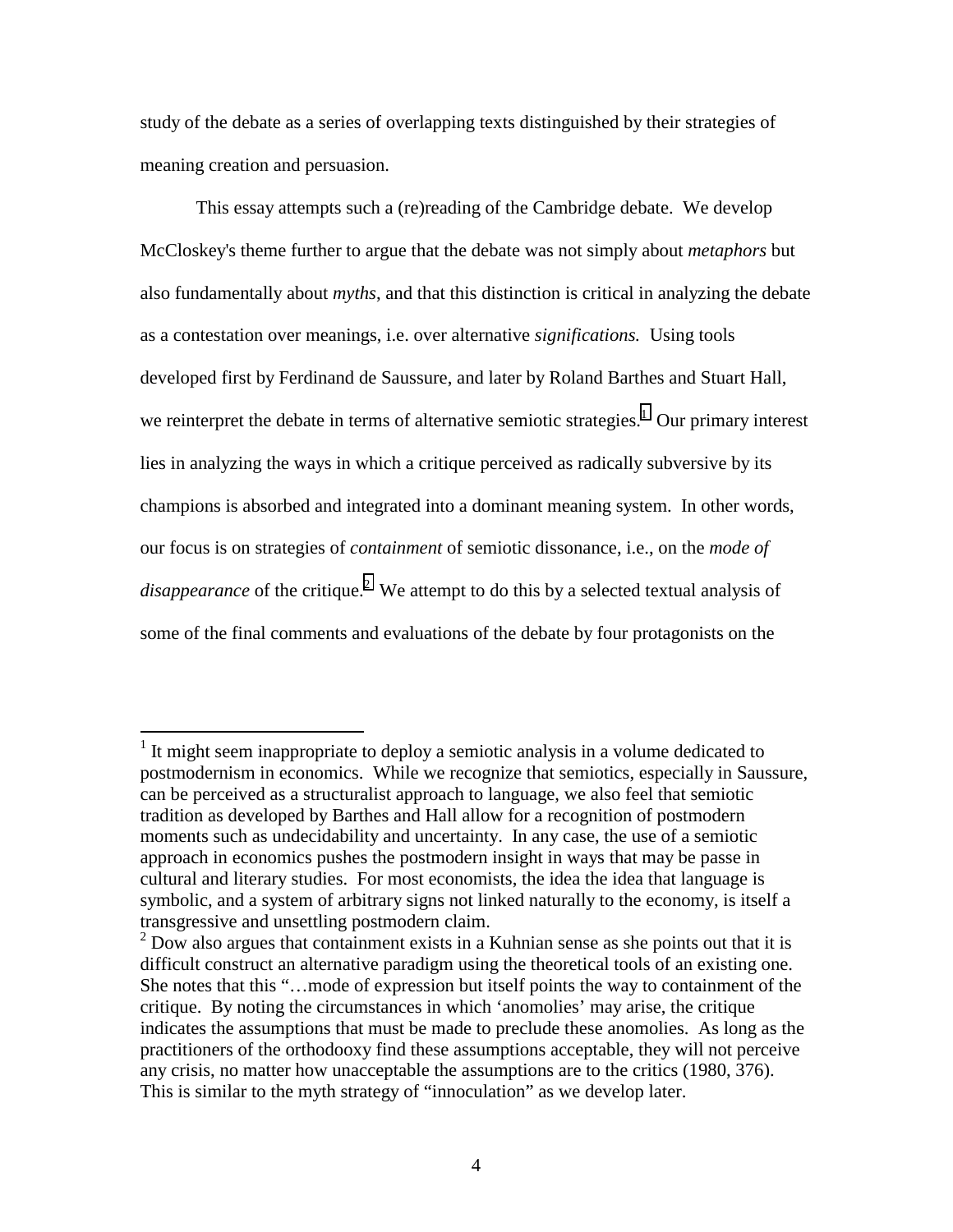neoclassical side of the controversy: Samuelson (1975), Solow (1975), Stiglitz (1975) and Blaug (1975).

The main body of the paper consists of five sections. We start with a brief survey of the major issues raised in the debate, focusing largely on the 'technical' questions. In the subsequent section, we attempt a textual analysis of different responses on the neoclassical side to their critics' evaluation of the neoclassical research program in the light of the issues raised in the earlier, 'technical' part of the controversy. In the third section, we develop the concepts and analytical categories that would allow us to specify the semiological processes at work in the debate. In particular, we develop the distinction between the *myth* and the *metaphor*, identify the metaphorical elements in the debate and situate the interpretative divergence between the two sides within a context of *myth formation.* The fourth section identifies some rhetorical structures utilized in the neoclassical (re)interpretations of Cambridge (UK.) criticisms as *significatory moves.* The last section situates alternative readings of mainstream economic discourse within different structures of reception and reproduction (decoding and encoding) of significations, i.e., within alternative semiological logics

# **So, What was the Cambridge Capital Controversy about? A Potted History**

The theory of capital has played a central role in the history of economics beginning at least with Adam Smith, David Ricardo and Karl Marx. For Smith, Ricardo and Marx, capital played a central role in the distribution, accumulation and growth processes of a capitalist economy. Although each theorized capital differently, capital was seen as a part of the social relations of production and historical process of capitalist development. Workers and capitalists played distinct and asymmetric social roles in their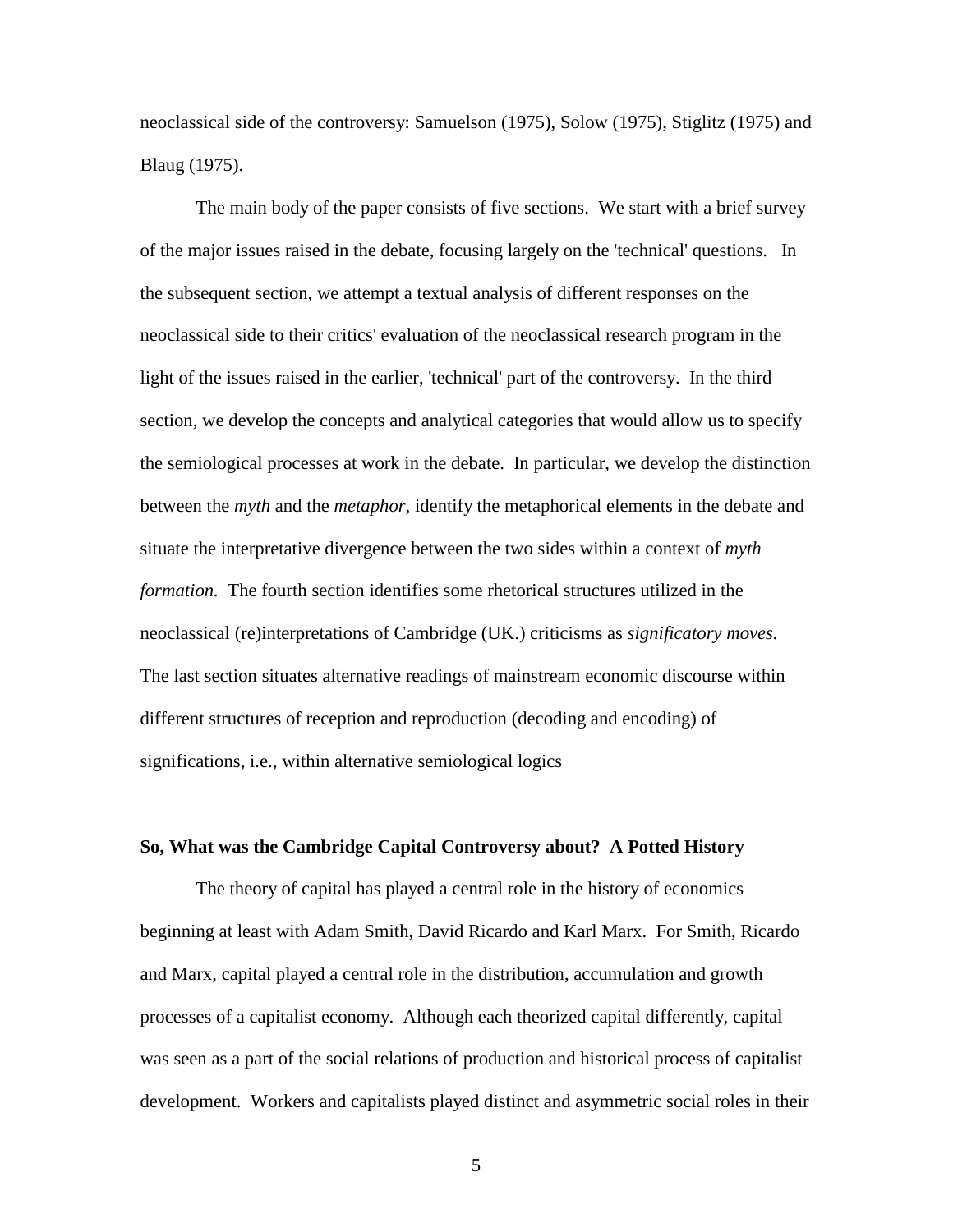theories, where capital hires labor but labor does not hire capital. Relative shares of wages and profits were a matter of the historical conditions of social and class struggle and not technologically determined. Power, ideology and persuasion were all important elements of the bargaining between labor and capital.

Beginning most clearly with J.B. Clark, the neoclassical approach to capital and distribution adopted what was known as the marginal productivity theory of income distribution. The marginal productivity theory of income distribution argued that in equilibrium the marginal product of all factors of production (including labor and capital) would be equal to the real value of their factor prices. Thus, in equilibrium the marginal product of labor would equal the real wage and the marginal product of capital would equal the real rate of the price of capital (alternatively referred to as the interest rate or profit). Some have inferred from this equilibrium result that factor prices are determined by their respective marginal productivities. Others have insisted that factor prices are better understood as a measure of marginal productivity. One inference that has often been made from this result is that factors of production receive the payments (whether wages or profits) each "deserves" because each receives a factor payment equal to its contribution (marginal productivity) of their specific factor to the overall value of production. This is of course a problematic ethical inference and requires much more philosophical argument linking the idea of contribution to what one deserves than is often articulated, and certainly most today would not make such a straightforward connection between a claim of an equilibrium result and a claim of justice. Nevertheless, as Samuelson has put it, the capital and distribution theory based on this approach has served well the "...apologist for capital and for thrift" (1966, 577). And, certainly the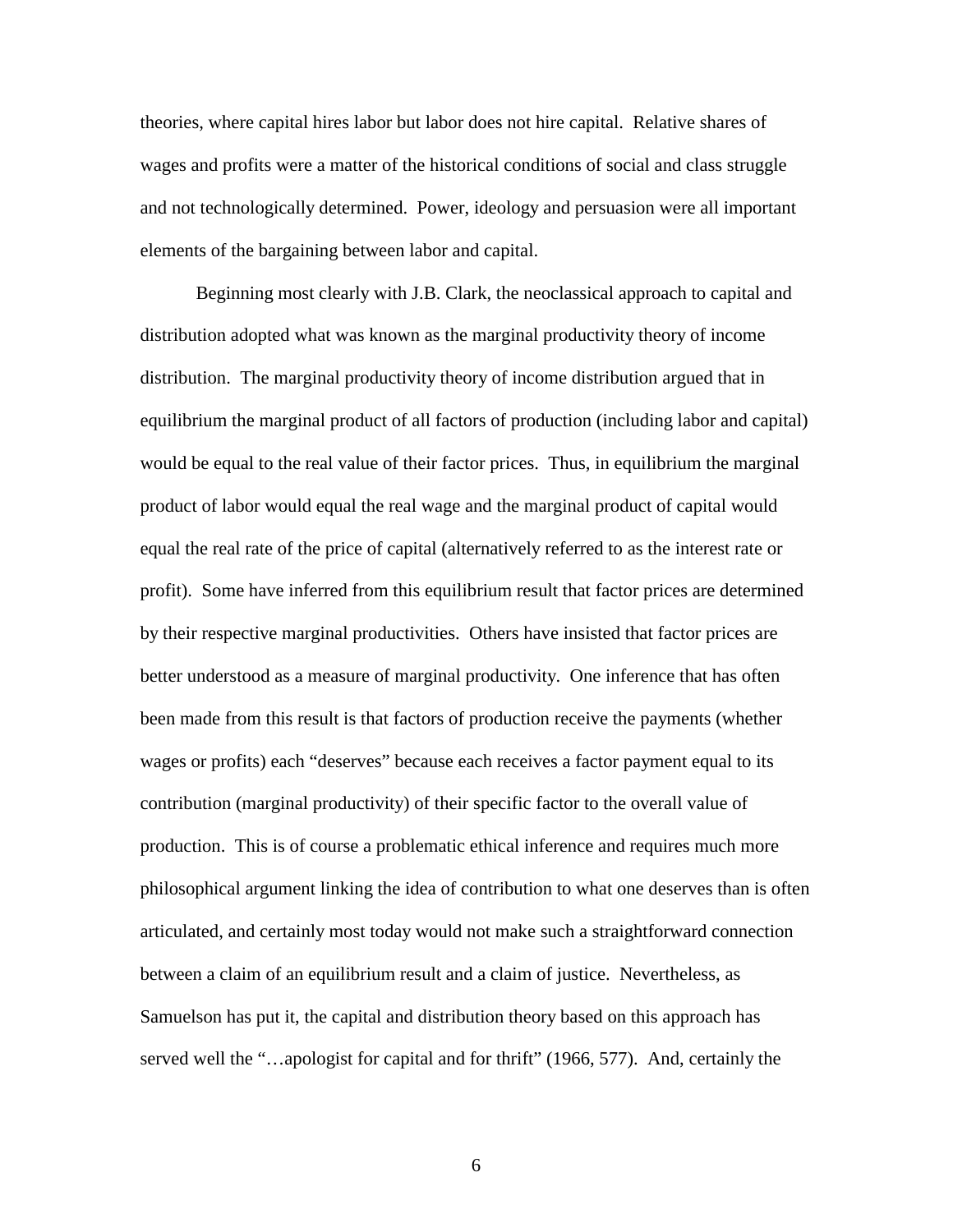loose theory of justice implied by marginal productivity theory lurks as part of the folklore of economics even today.

It was these two alternative visions of capitalism and the role that capital, accumulation and distribution played in the growth process that became the underlying issue of the Cambridge capital controversy, even though as we show below, the debate quickly became bogged down in technical issues of logic and economic theory. Joan Robinson in her 1953-54 article "The Production Function and the Theory of Capital" began the Cambridge debate by questioning the equilibrium approach used by neoclassical economists when they considered the change over time and growth of an economy. She was critical of an approach to capital and accumulation that was not grounded in real, historical time and the actual social institutions of an economy. Robinson's also offered a logical critique of the neoclassical aggregate Clarkian version of the production function, what she called the pseudo production function that underlay the neoclassical equilibrium vision of growth. She pointed out that in order to equate the marginal product of capital to the profit rate, as neoclassical theory requires in equilibrium, one needs to have a prior measure of the marginal product of capital. To know the marginal product of capital, however, one must have a measure of the magnitude of capital. But in order to know the magnitude of capital one must know the rate of profit in order to aggregate the heterogeneous bundle of capital goods used in production. Yet, to know the rate of profit requires that one know the marginal of capital. As she put it 1970 "The analysis showed that there is no meaning to be given to a 'quantity of capital' apart from the rate of profit, so that the contention that the 'marginal product of capital' determines the rate of profit is meaningless" (1970, 309). Thus, according to Robinson, the idea of an aggregate production function falters on the circular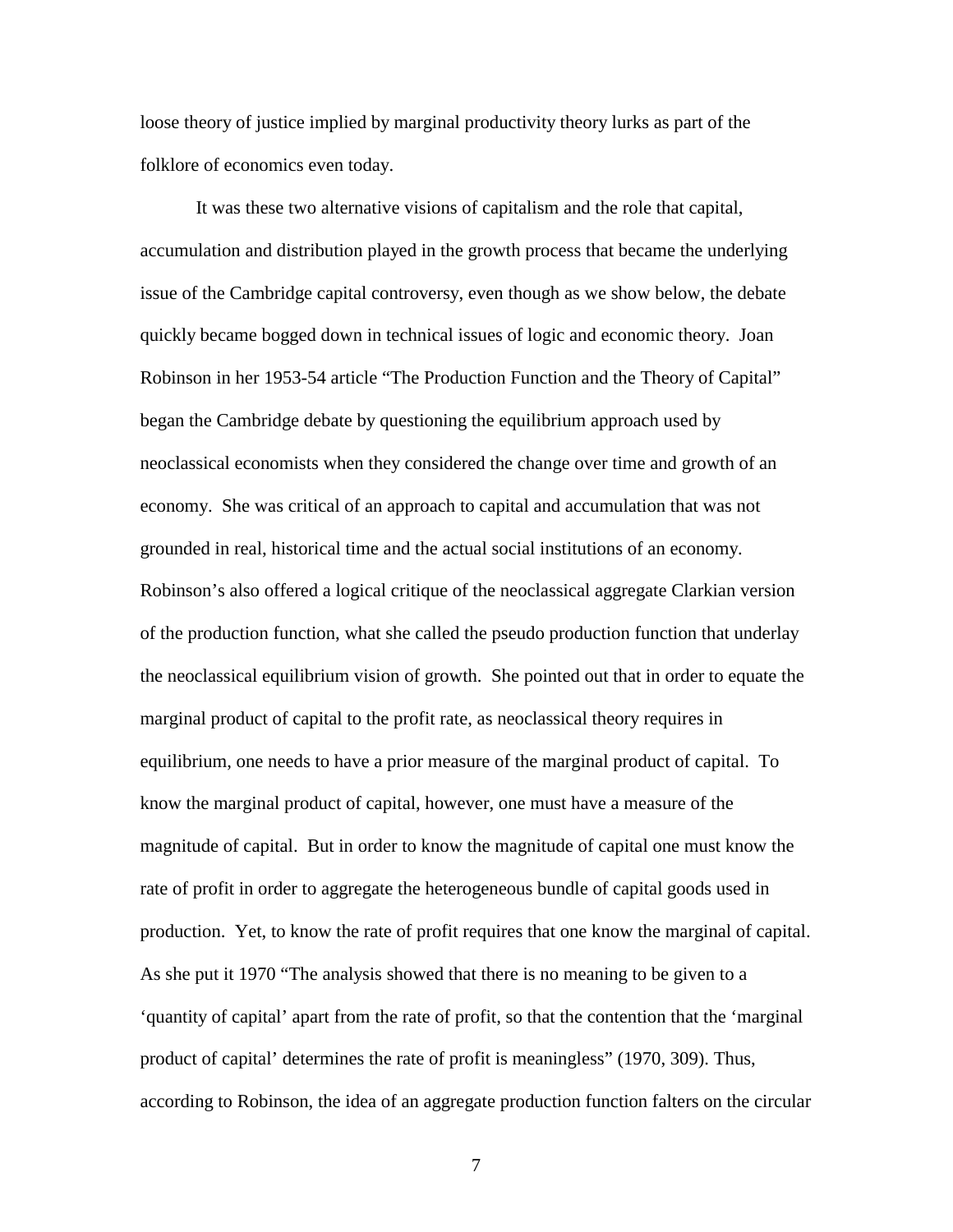logic underlying the aggregate theory of capital, and so too does the neoclassical theory of growth, accumulation and distribution collapse.

In her analysis of the pseudo-production function Robinson discovered that some techniques of production "...become eligible at a higher rate of profit (with a correspondingly lower real-wage rate) may be less labour-intensive (that is, may have a higher outpur per man employed) than that chosen at a higher wage rate, contrary to the rule of a 'well-behaved' production function' in which a lower wage rate is always associated with a more labour-intensive technique" (1970, 309). Robinson called this the Ruth Cohen Curiosum. Piero Sraffa found separately later in his *Production of Commodities by Means of Commodities* (1960) that is was perfectly possible that the same technique of production would become eligible at several different rates of profit. It was from this insight that the intense debate over "reswitching" and capital-reversing" took place several years later, roughly from 1965-67. Reswitching refers to the possibility that the same technique of production might be the most profitable one at several different rates of profit, even though another technique of production would be the most profitable one in between. Capital-reversal refers to the possibility that there is a positive relationship between the capital labor ratio and the rate of when the switch from one technique to other is considered.<sup>3</sup> See figure 1 for a graphic depiction of reswitching and capital reversal. The upper quadrant of figure depicts two techniques of production, a and b, in what is often called the factor–price space by neoclassical economists or alternatively, the wage-profit frontier by the Cambridge U.K. economists, a difference in appellation which is telling. Technique b is the one chosen when wage rates and the capital labor ratio is high, then at wage rate  $w_{ab}$  technique a is chosen at a lower capital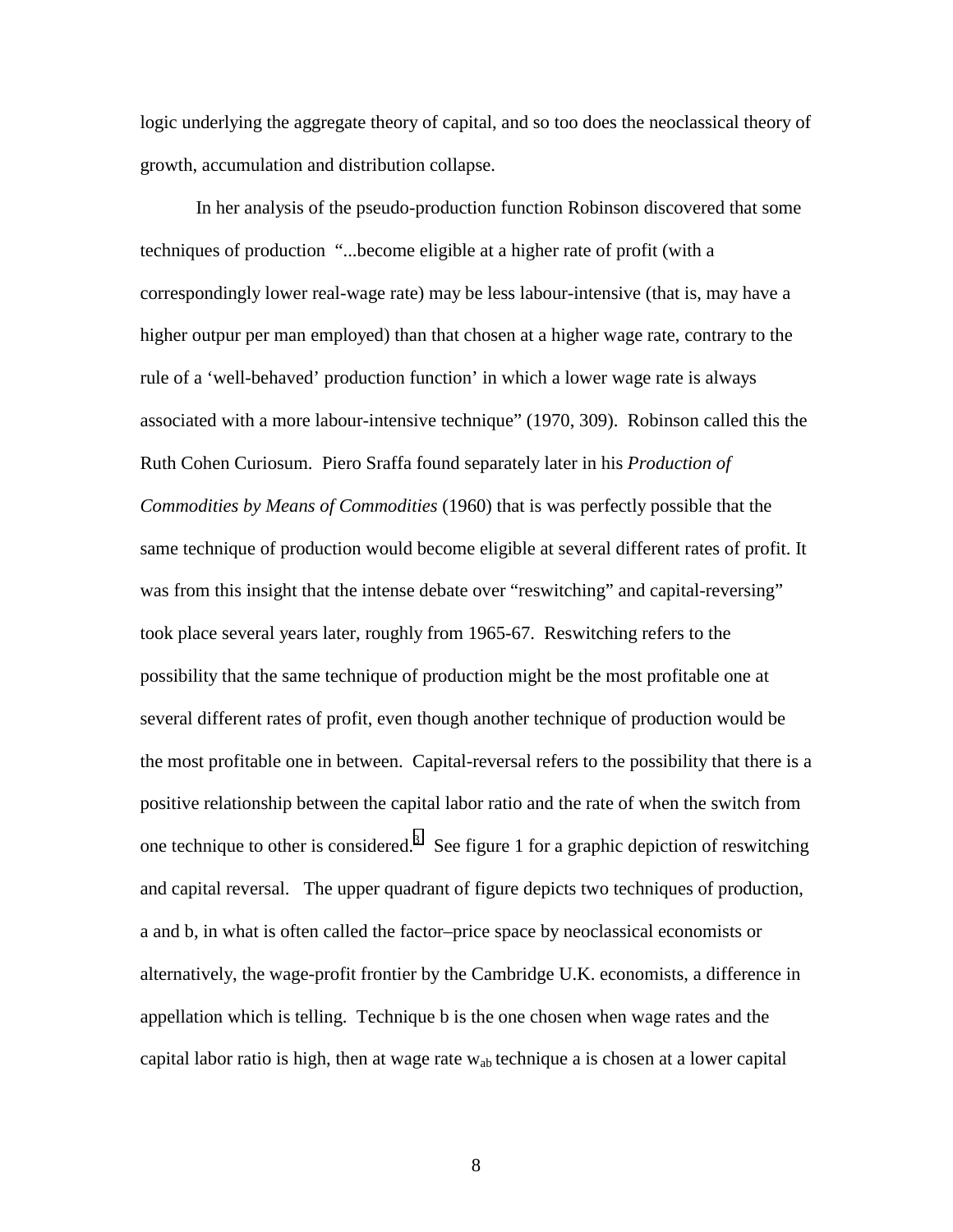labor ratio. Between  $r_{ab}$  and  $r_{ba}$  the capital labor ratio rises as does r. And, finally, after the wage rate falls to  $w_{ba}$  technique b is chosen again at a higher capital labor ratio. Thus we have both the reswitching of techniques of production, namely one technique, b, is chosen at both high and low wage rates while the other, a, is chosen at wages rates that fall in between, and capital reversal where the capital labor ratio rises as the wage rate falls.



r

\*\* Figure 1. \*\*

The possibility of reswitching and capital-reversal violate several of the fundamental "parables" of the neoclassical theory of capital and income distribution. Four of the most important parables are: (1) there is an inverse relationship between the rate of profit and the capital labor ratio, (2) there is an inverse relationship between steady state consumption per person and the rate of profit, (3) there is an inverse relationship

 $3$  See Harcourt (1972) for more detail on these debates.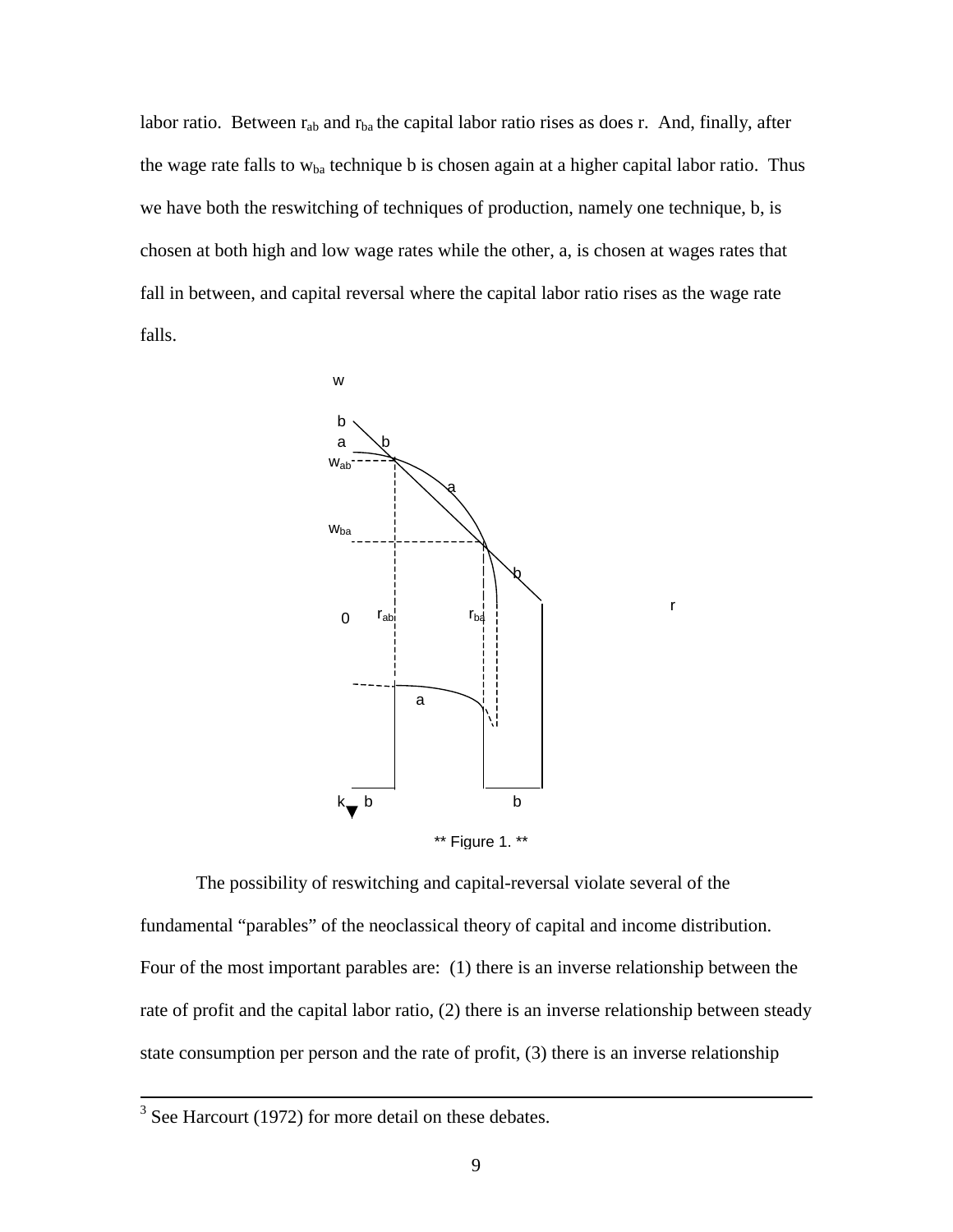between the rate of profit and the capital-output ratio, and (4) in competitive conditions the distribution of income between workers and capital can be determined by equating the marginal products of labor and capital to the wage and profit rates respectively.<sup>4</sup> These four parables can be shown to follow from a well-behaved production function, such as the Cobb-Douglas production function, given competitive conditions, and assuming a one good world with malleable or "jelly" capital and output. The presumption held by many economists was that these parables would also hold true in a world of heterogeneous capital and output. Robinson and Sraffa showed that in general this was not true.

The importance of these parables was that they provided a useful framework for the analysis of capital accumulation, growth and technical progress as Solow had done. Some argued that the aggregate version of the production function was no longer relevant as the general equilibrium approach of Arrow and Debreu had superceded it as the most sophisticated version of neoclassical theory. Nevertheless, the aggregate production function version was important because it provided the basis for empirical and econometric analyses of growth and distribution. Samuelson (1962) proposed the idea of a surrogate production function as a possible way maintaining the neoclassical parables of the jelly world in the face of heterogeneous capital. Samuelson's surrogate production function was built in essence around labor value prices. He assumed that the capitallabor ratio was uniform across techniques of production thus making the value of capital independent from the rate of profit. This, along with a few other technical assumptions, made the surrogate production function look just like a well-behaved production function

<sup>&</sup>lt;sup>4</sup> We should note that the possibility of reswitching between techniques of production is an example of a postmodern moment in an otherwise modernist economic theory. The indeterminacy of the choice of technique runs counter to the theoretical taste of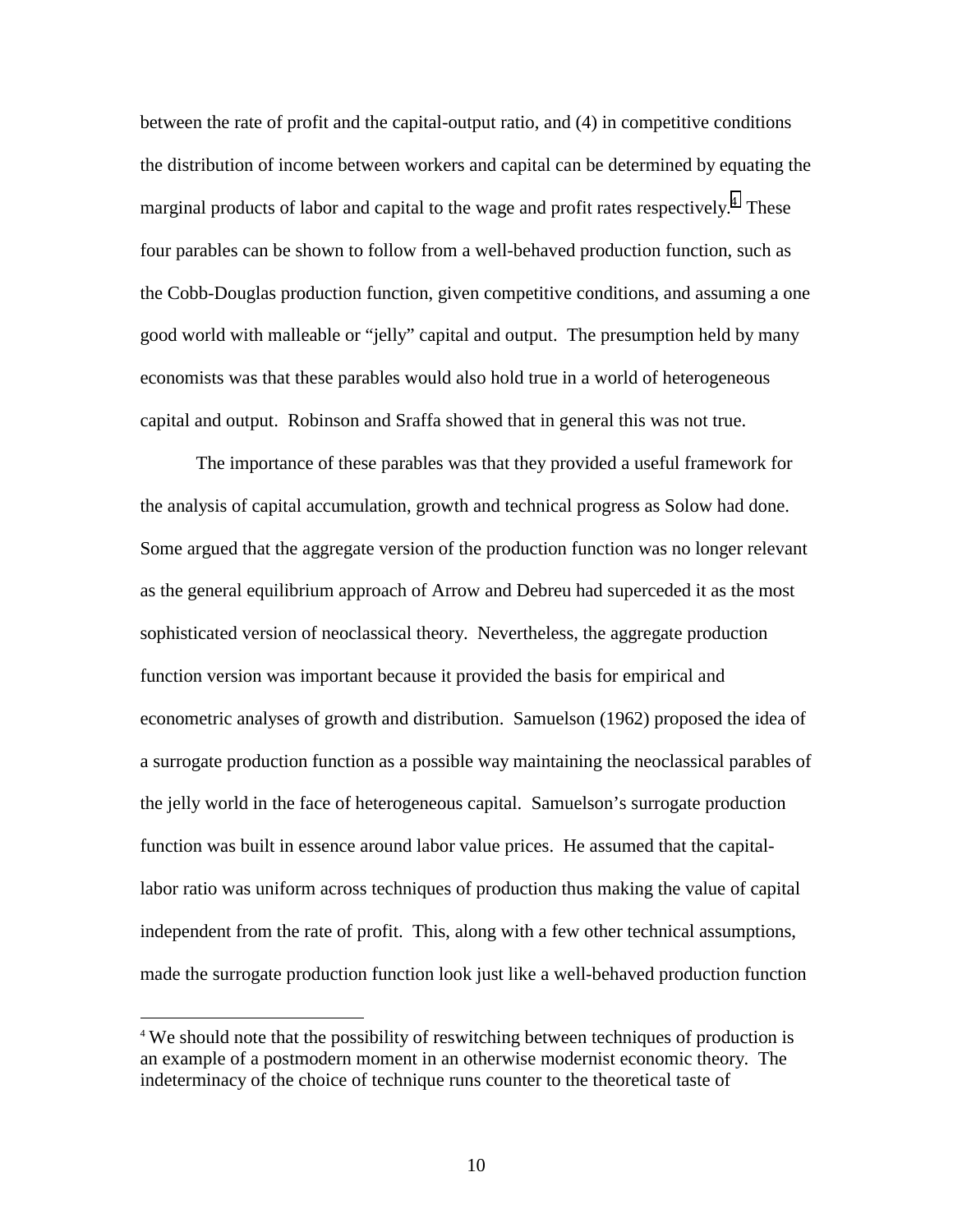that obeys the neoclassical parables. But as Garegnani quickly pointed out the surrogate production function was a special case and could not be readily generalized as Samuelson later admitted (1966).

The Cambridge controversy continued on debating these and other issues but the ground had been laid. Cambridge, England had successfully challenged some of the fundamental theoretical proposition of the aggregate version of the neoclassical production function and capital defended by Cambridge, Massachusetts. Yet, perhaps not unsurprisingly, neoclassical theorists seemed nonplussed by the Cambridge, England critique as they increasingly couched their theories in the micro framework of general equilibrium theory thought to be immune from the viruses of the aggregate production function. How and why this happened depends, as we suggest in the rest of this chapter, on the manner in which various semiological strategies of myth building and containment were constructed by the Cambridge, MA school and their fellow travelers.

### **So, What Does It All Mean?**

 $\overline{a}$ 

Trying to explain what the debate was all about, Harcourt insisted that "There are fundamental issues at stake...divergent views concerning the nature of economic analysis and its relationship to the existing stages, classes and institutions of society are still central to the controversies." (1972, 244-5). Further, the Cambridge controversy raised the question whether profits are justified, and not simply how profits are determined (1972, 196). Even more fundamentally, "...it is the general methodology of neoclassical analysis, rather than any particular result, which is basically under attack" (1974, 398).

neoclassical economists for closure and perhaps explain in part the urgency of this formal debate over capital theory.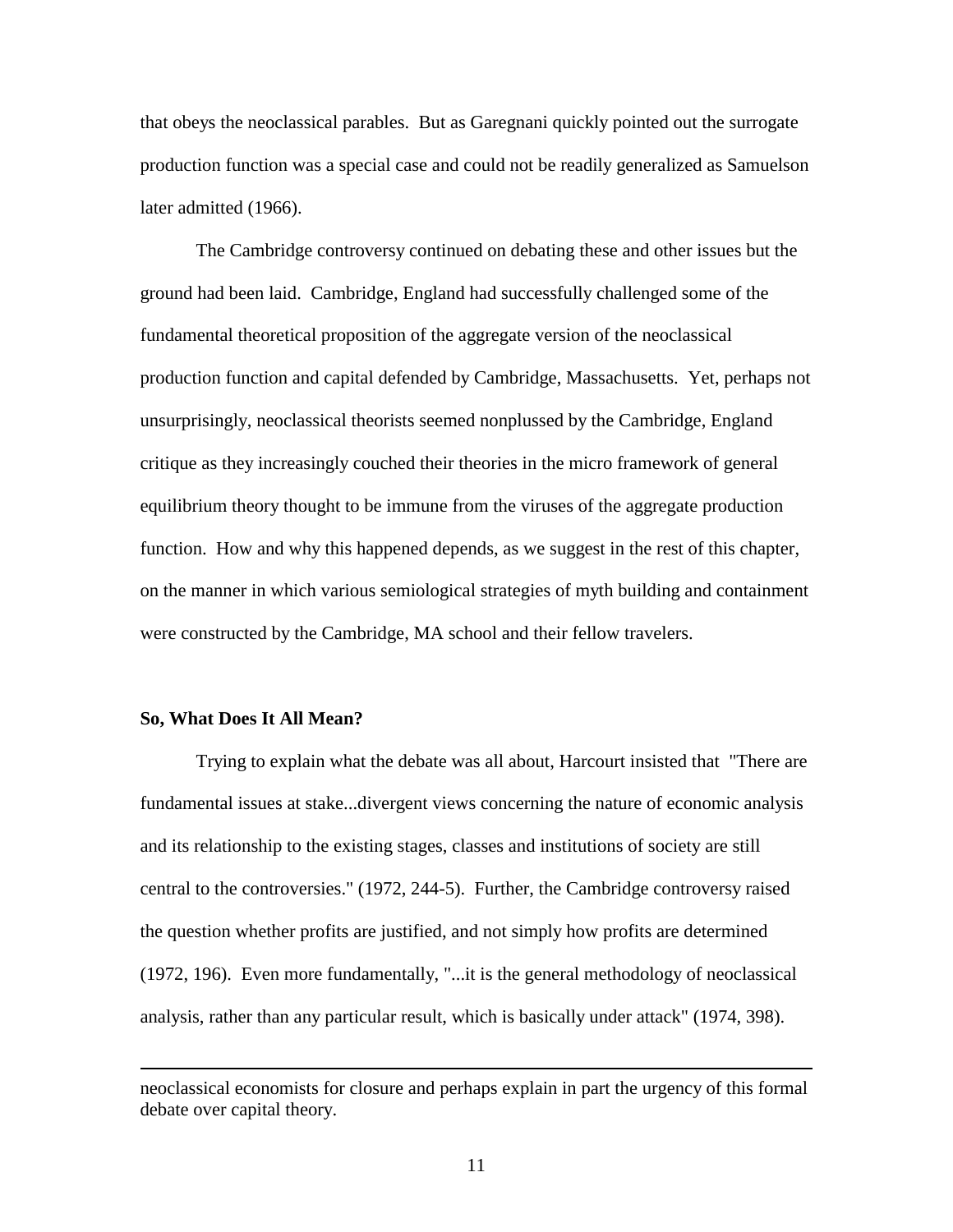On the other side of the theoretical divide, we find a complete disavowal of the possibility of any such radical implication, even with regard to the analysis of distributional issues. Thus, for example, Stiglitz claims that "The appropriateness of the marginal productivity theory as a theory of distribution of income among factors is completely unrelated to any of the controversies concerning double-switching, savings behavior, or the aggregation of capital" (1975, 302). In the same vein, after citing a litany of ills afflicting neoclassical analysis, Solow concludes that "These are important limitations and deficiencies of neoclassical analysis in the general field we are talking about...But the interesting thing about this list of shortcomings is that none of them has anything to do with reswitching" (1975, 51). Samuelson further argues that "one who believes that class power can wrest great gains in absolute and relative income shares within a market system need not reject neoclassical constructs involving smooth marginal productivities and simple capital aggregates" (1975, 46).

As these quotes amply demonstrate, the various forms of the 'technical' questions in the capital controversy connote (signify) startlingly different meanings. For Harcourt, they imply a total critique of neoclassical theory. For Samuelson, Stiglitz and Solow however, they signify only their own irrelevance.

### **Metaphor, Myth and All That**

In its discussion of semiological phenomena, linguistic theory often employs a distinction between 'denotation' and 'connotation'. 'Denotation' may be used to distinguish those aspects of a sign that appear to be taken, in some semiological (language) community as its 'literal' meaning from the more associative meanings for the sign which it is possible to generate, i.e. its 'connotations'. The distinction is an analytic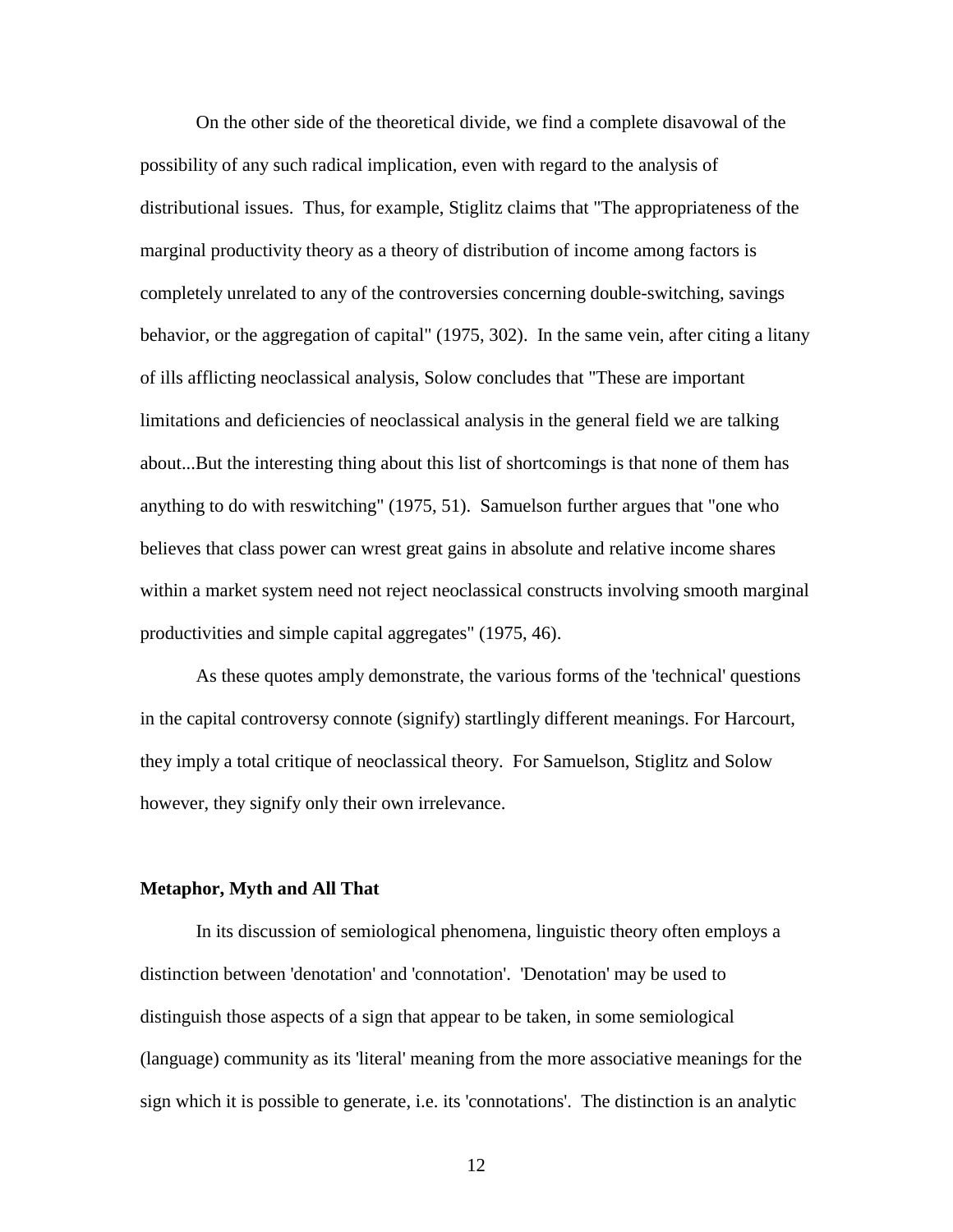one, since in actual discourse most signs combine both the denotative and the connotative. The word 'literal' itself is used here in the sense of *naturalized*, i.e. to refer to "those codes or significations that are so widely distributed in a given semiotic community (culture), that they appear not to be constructed - the effect of an articulation between the sign and the referent, but to be 'naturally' given" (Hall, 1993). What these near universally consensualized meanings demonstrate is the degree of habituation produced by an achieved equivalence between the encoding and decoding sides of an exchange of meaning.

The denotative level of the sign is fixed by certain relatively limited, 'closed' codes. But its connotative level, though also bounded, is more open. At its connotative level, therefore, the sign is subject to relatively more active transformations. These transformations take advantage of the potential multiplicity of interpretations that a sign may be open to at its connotative level, i.e. these transformations exploit the polysemic values of a given denotation with respect to its corresponding connotation(s). Any constituted sign is potentially transformable into more than one connotative configuration. Signs appear to acquire their full significative value, i.e. appear to be open to articulation with wider ideological discourses and meanings at the (connotative) level of their *associative* meanings. This happens because here meanings are not apparently fixed in natural perception, and therefore their fluidity of interpretation and association can be more fully appropriated, exploited and transformed. It is thus at the connotative level of the sign that situational ideologies alter and transform signification  $\int_0^5$  (i.e. the

 $<sup>5</sup>$  This is not to argue that the denotative or 'literal' meaning is outside ideology. The</sup> distinction is rather between the different *levels* at which ideologies and discourses intersect. As Barthes (1974, 9) notes, "Denotation is not the first among meanings, but pretends to be so; under this illusion, it is ultimately no more than the last of the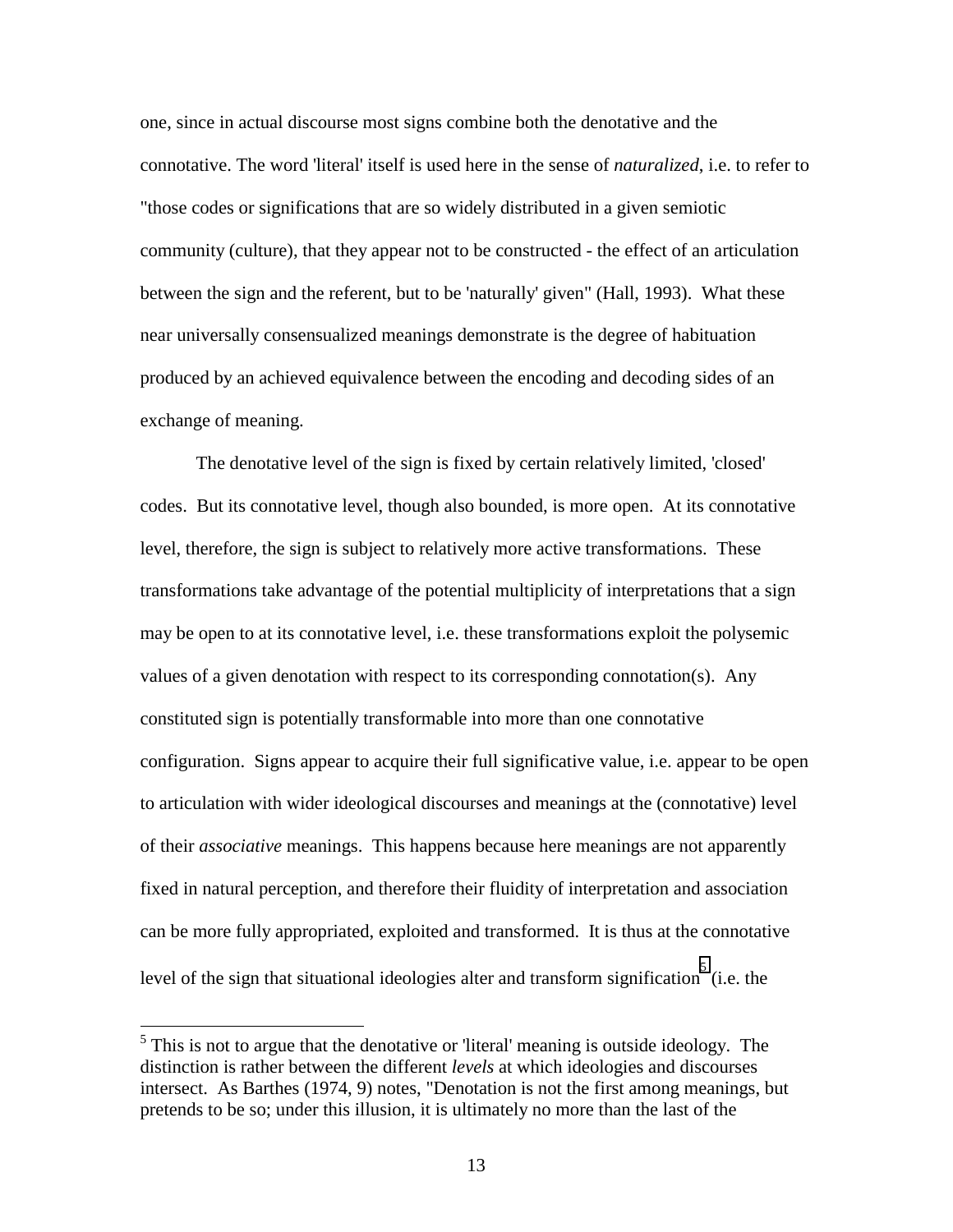implication of a given denoted sign). At this level we can see more clearly the active intervention of ideologies in and on discourse. "Here, the sign is open to new accentuations and appropriations, thus entering fully into the struggle over meaning" (Hall 1993).

The transference from the denotative to the connotative levels of signification can be interpreted as the contextual transition from the *metaphor* to the *myth.* By 'metaphor' we understand a relatively uncontested meaning as a first-order signification. 'Myth', on the other hand is a higher-order signification, one in which the sign in the first system, that of the metaphor, becomes a mere signifier; "as if myth shifted the formal system of a first signification sideways" (Barthes 1972, 115).<sup>6</sup> Figure 2, as originally presented by Barthes (1972, 115), illustrates well the idea that in myth there are two semiological systems. One, is a linguistic system, or what Barthes called the language object (1972, 115) and other system is myth itself which Barthes calls "…metalanguage, because it is a seond language, in which one speaks about the first" (1972, 115).

connotations (the one that seems both to establish and to close the reading), the superior myth by which the text pretends to return to the nature of language, to language as nature." Denotation distinguishes itself from other significations (connoted) by its singular function of effacing the traces of the ideological process by restoring its universality and "objective" innocence. "Far from being the objective term to which connotation is opposed as an ideological term, denotation is thus (since it naturalizes the very process of ideology) the *most ideological term -* ideological to the second degree." (Baudrillard 1988, 90)

 $\overline{a}$ 

 $6$  The "sign" here is to be understood formally as the associative total of the signifier and the signified. The formal theory of the sign was first developed by Saussure (1959), who distinguished among the signifier (the word in his case), the signified (i.e. the mental image) and the referent and showed how any particular "value" of the sign is constituted by structural relations with other signs. "Metaphor" in our (and McCloskey's) usage, being defined by its specific significatory function, is a much broader term than that implied by the word in classical rhetoric.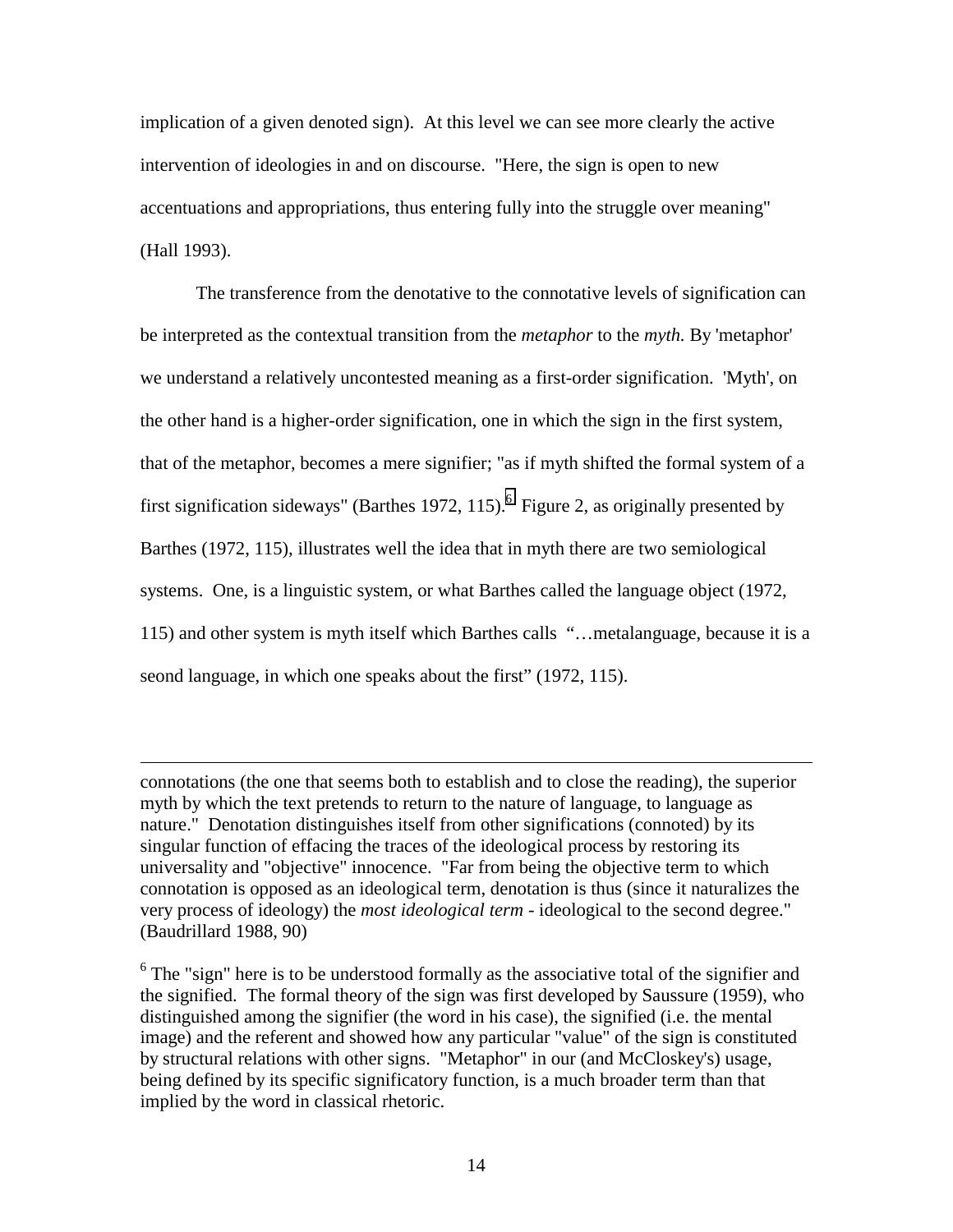

The metaphorical is the denotative in the sense that the possibilities of alternative significations embedded in it are relatively less than those in its higher-order mythification. The myth is more than a mere collection or articulatory structure of metaphors since the signification of a myth, having been subjected to selective appropriation/transformation at every individual level of signification, is much more than the sum of the individual significations of its constituting signifiers (i.e., of its constituent metaphors) signified in isolation. The myth thus embodies the connotative. Note that the distinction is analytic-contextual: the metaphor in its turn can usually be analyzed as a lower-order myth, and conversely, the myth can be interpreted as the signifier (hence, the metaphor) in a higher-order semiological chain.

The Cambridge Capital controversy started out as a contestation over metaphors, in particular the metaphor of the aggregate production function. Joan Robinson's original critique was aimed at the denotative signification of the notion/concept of an aggregate capital stock, and challenged in essence the 'literal' meaning of the metaphor within the neoclassical discourse (language community). Subsequent critiques of neoclassical 'parables' involving the aggregate production function and the marginal productivity theory of distribution, with their focus on the possibility of reswitching and capital-

15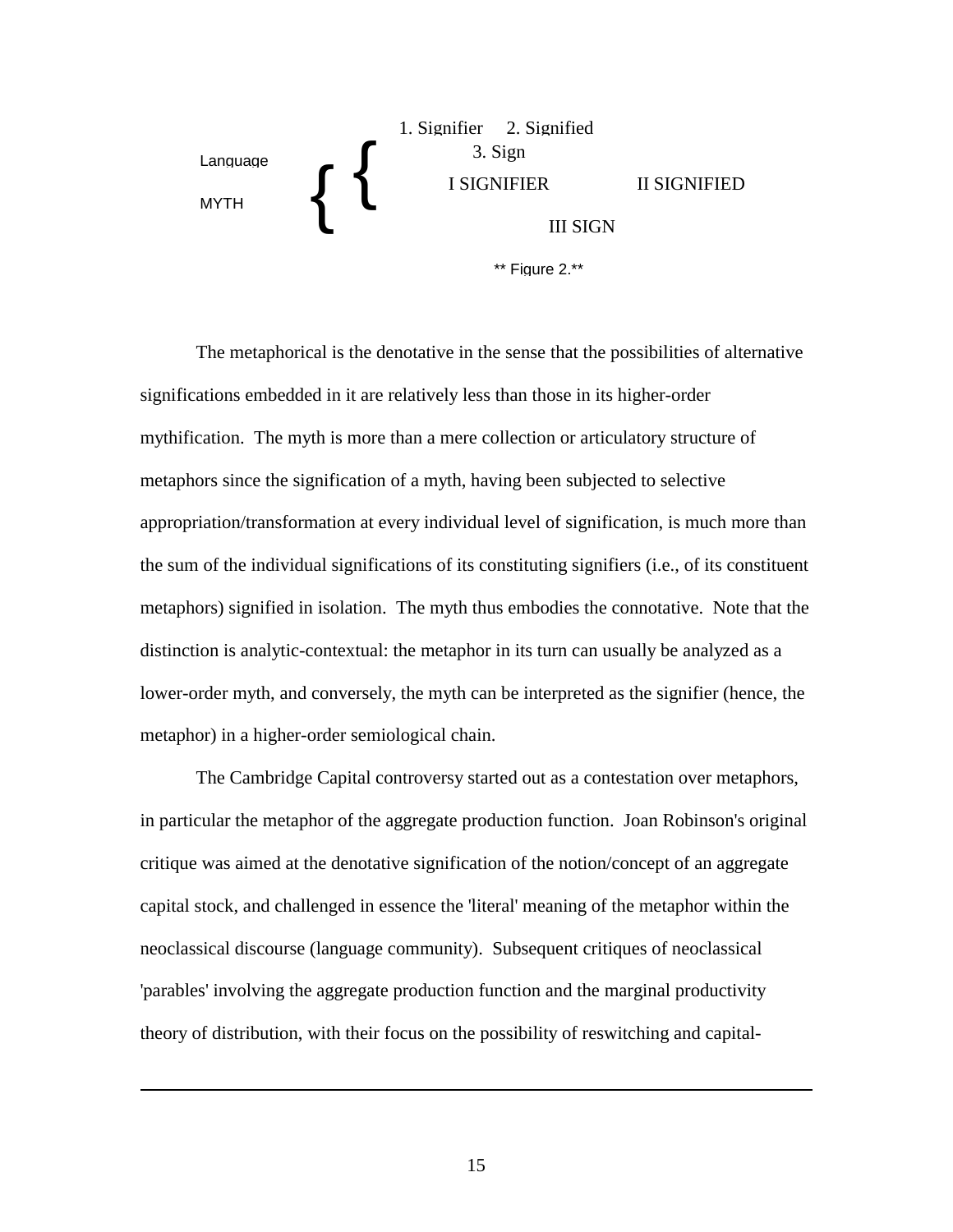reversal, also involved challenging specific significations within a common semiological system (language community), where the rules of encoding and decoding (or the canons of 'natural logic') were being shared by all parties concerned. The repeated emphasis on the possibility of settling the "purely logical" aspects of the question by both parties appears thus as a consequence of this alignment.<sup>7</sup> It is therefore not surprising that the debate over such questions was settled finally, with Samuelson's acceptance in 1966 of the logical possibility of reswitching and capital-reversal, and that of the illegitimacy of the aggregate production function as an analytical construct, once we remember that the relative closure of the denotative level of the sign by commonly held codes of reading and interpretation (a common structure of formal logic in this case) limit sharply the possibilities of alternative consistent appropriations and transformations within the same discursive community.

The debate itself, however, raged on over what the "settled technical questions" implied. As we have already seen, the opposing sides read diametrically opposite meanings into the implications of the very same issues on which they more or less agreed. In terms of our framework, what occurred was that the same metaphors, (i.e., the formal results agreed upon) acting now as mythical signifiers, were subjected to entirely different (contradictory) appropriations and transformations. In other words, the rules of signification under which meaning was being created were diverging, leading to the gradual development of two distinct language communities (discursive formations) defined by alternative myth-patterns. As the debate gradually changed from a

 $<sup>7</sup>$  Both parties appear to have implicitly maintained a belief in the possibility of perfect</sup> logical translation (at least with respect to the formal questions). For an especially lucid discussion of the problems associated with such an epistemological presupposition see Berlin (1981, 56-80).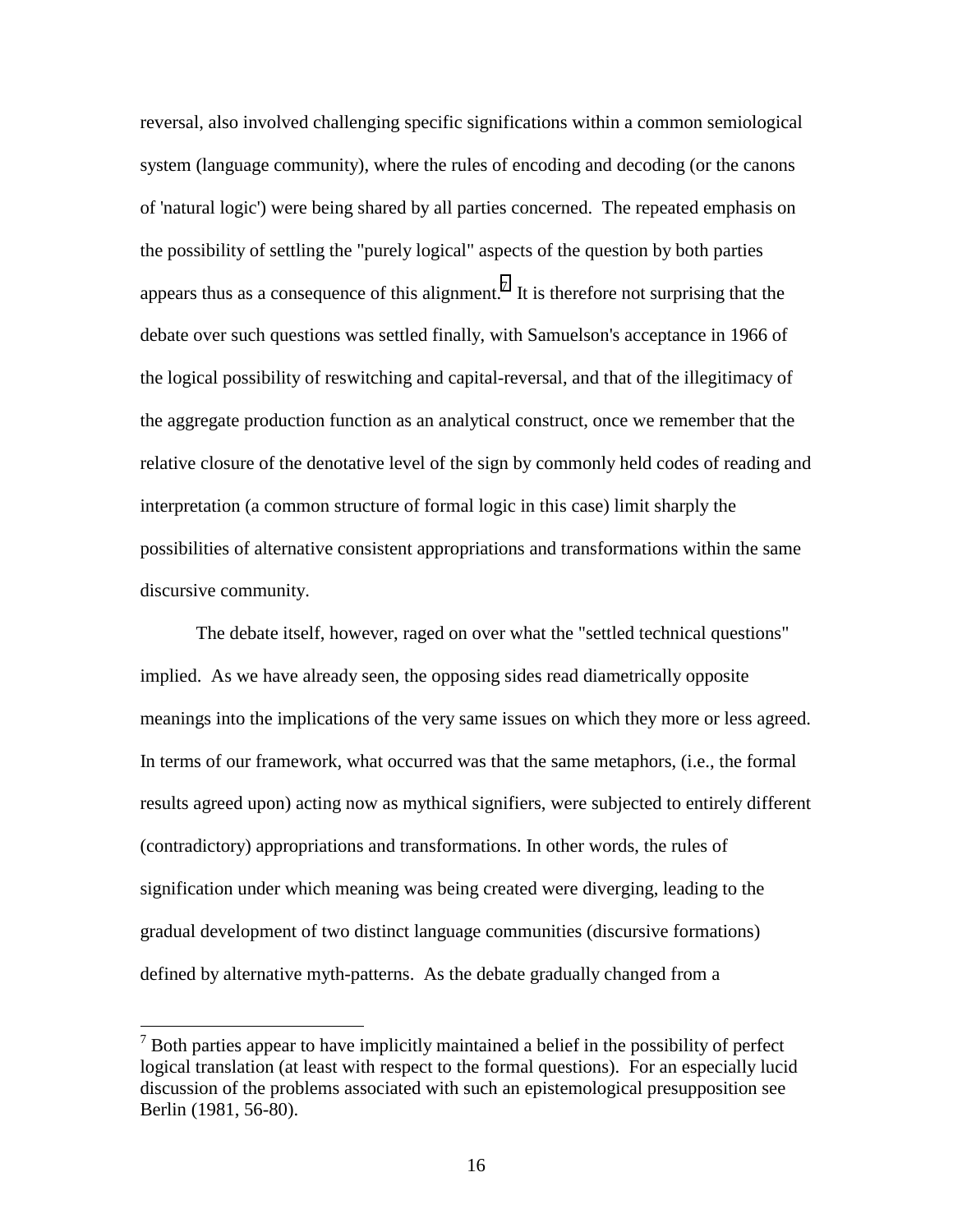contestation over metaphor to one over myth (i.e. from the denotative to the connotative) the once common language structure started getting differentiated until finally mutual exclusivity set in. The contestants stopped employing similar processes of decoding and encoding, and situational ideologies dramatically altered the nature of articulation between the sign and the referent, leading to incompatible readings of the 'associative' meanings of the debate.

# **Some Rhetorical Forms**

 $\overline{a}$ 

Any specific strategy of mythification is by definition one of selective transformation and appropriation. The primary choice of one signification over another, perceived as a conscious intervention at the denotative level of the sign(s) has itself to be legitimized. Creation of such legitimacy is an act of persuasion (seduction), requiring *rhetoric*, i.e., tools of persuasion.<sup>8</sup> Faced with a challenge to its internal coherence, a language community might be expected to attempt to expand its own semiotic matrix in a manner that allows the incorporation (co-optation) of dissonance. Stiglitz, Solow, Blaug and Samuelson thus are all concerned with fashioning a rhetoric that can be utilized in the discursive construction of an 'immunizing' mythology.<sup>9</sup> We now turn to the investigation of some common rhetorical forms that they employ for this purpose.

<sup>&</sup>lt;sup>8</sup> By rhetoric here we mean a set of relatively fixed, regulated, recurring patterns according to which the different forms of the mythical signifier arrange themselves (Barthes 1972, 150).

<sup>&</sup>lt;sup>9</sup> Reduction/displacement of cognitive dissonance obviously plays the same role in a global meaning system as that played by 'ad hoc' hypotheses in a Popperian analysis of (scientific) theories. For a discussion of the status of "immunizing stratagems" in the Popperian framework, see Blaug (1992, 17-21).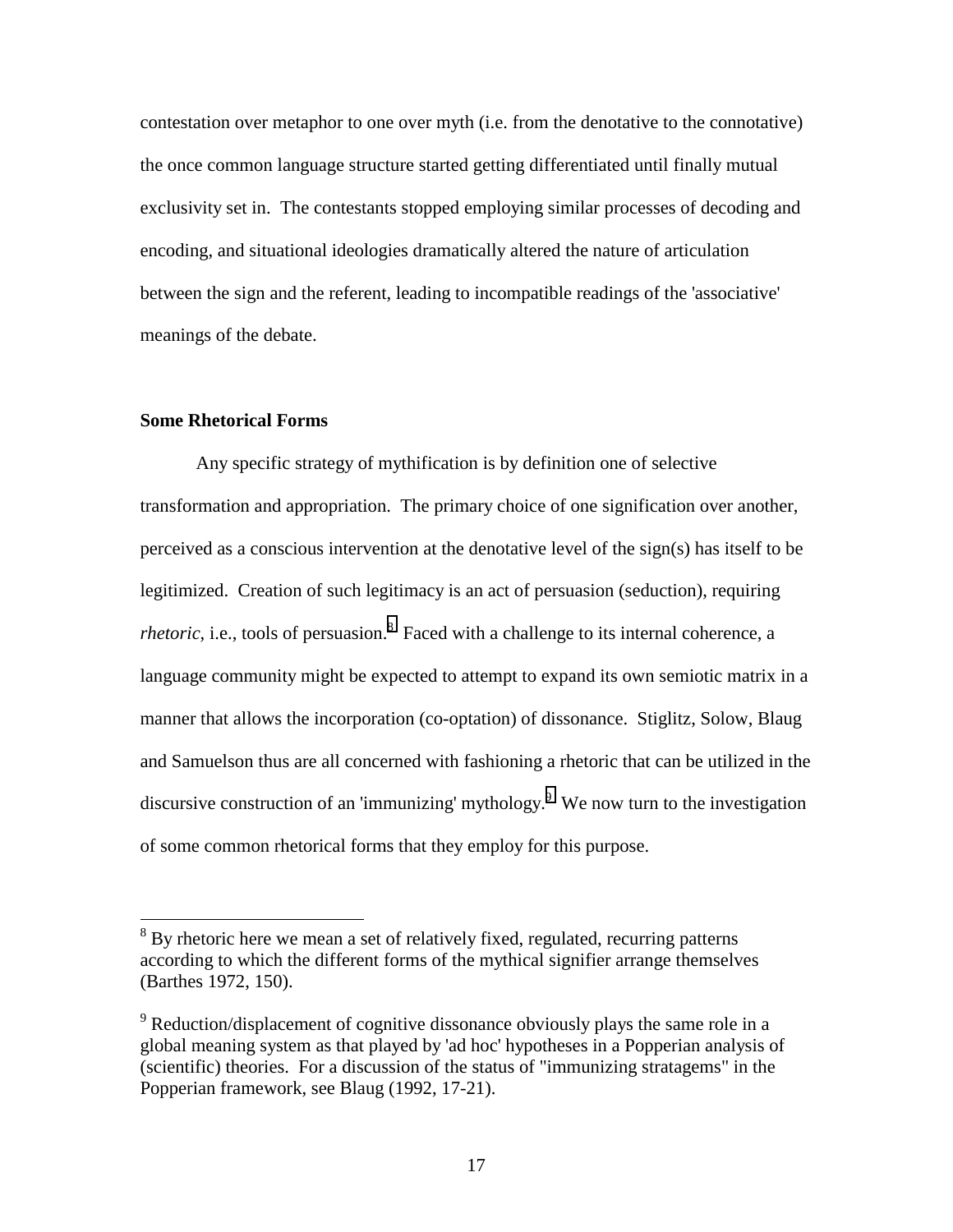The typology used in this section is based upon Barthes (1972, 148-55). The list of rhetorical forms discussed here is not meant to be exhaustive, and it might be possible to discern other organizing figures as well. We just confine our attention to the most recurrent ones.

#### **The Inoculation**

This is the device whereby one immunizes the contents of a meaning-system by means of a small inoculation of acknowledged dissonance, thus protecting it against generalized loss of coherence (subversion). Consider the following concession by Solow: "...the reswitching phenomenon does show that the extension of neoclassical theory to easy parables can be misleading" (1975, 51). The same device is used by Stiglitz to even greater effect: "Thus, although reswitching has no implications for the validity of neoclassical distribution theory or for qualitative statements concerning the consequences of a given economy's increasing its level of consumption, it does mean that statements such as "the reason that one economy has a lower interest rate than another is that the former economy has a higher capital-labor ratio" may be seriously questioned, for it is possible that a given economy have a lower interest rate than another and a higher interest rate than a third, but that the two comparison economies be identical in all physical respects" (1975, 897). A minimal indeterminacy (incoherence) is acknowledged by this tokenism, allowing one to co-opt, localize and absorb an otherwise potentially generalized dissonance.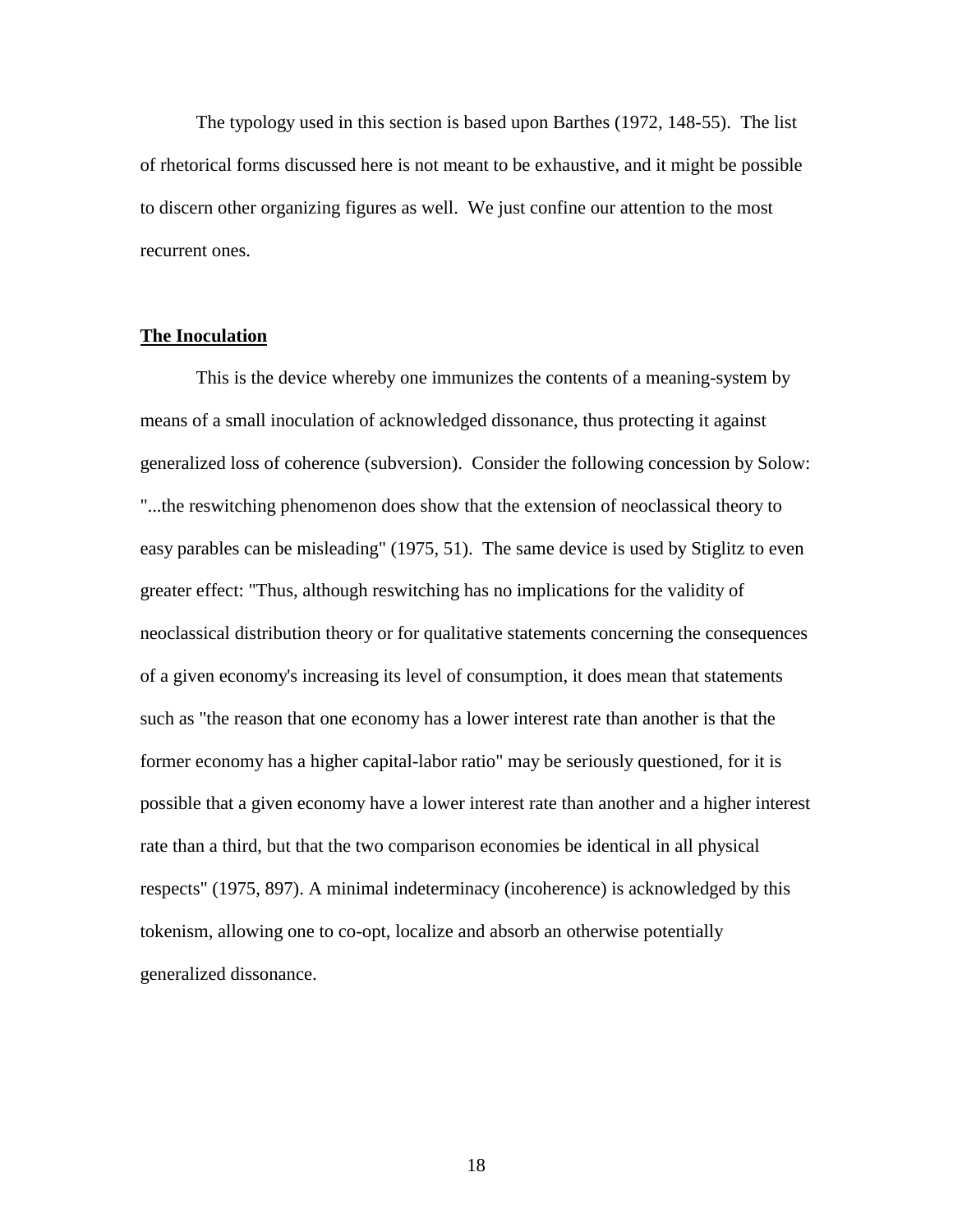### **Neither-Norism**

This consists in stating two opposites and balancing one by the other, reducing both to two binary opposite poles which balance each other only in as much as they are purely formal, relieved of all their specific (differential) weights. The specific reading intervenes between the signifier and the signified by removing precisely any notion of asymmetric importance and implanting a new equivalence. A classic use of this particular rhetorical strategy is by Blaug: "Heterogeneous capital is no more difficult to measure than heterogeneous labour or heterogeneous output" (1975, 80). A somewhat more subtle use of this device is by Stiglitz: "In more general models, there is a simultaneity of the determination of the values of the variables of interest in the short run and long run equilibria" (1975, 895). Coming at the conclusion of a discussion about whether the rate of profit is determined by the rate of growth and the savings rate (Cambridge, U.K.) or by the capital-labor ratio (Cambridge, Mass.), the above assertion is obviously meant to imply that both positions are equally simplistic and should be identically replaced by the one 'true' framework, i.e. a general equilibrium model. The entire debate is thus dismissed by imposing an equivalence of approximation errors by fiat. Another recurrent use of this particular rhetorical device is in equating the capitalreversal phenomenon with the Giffen good paradox, signifying the import of the first as being of no less triviality than that of the second (for example, by Solow 1975, 51).

#### **Identification**

By identification, we imply the reduction of any otherness to sameness. If suddenly however the other is revealed as irreducible (i.e., only partially appropriable), there emerges a figure for emergencies: *exoticism.* The Other is perceived as an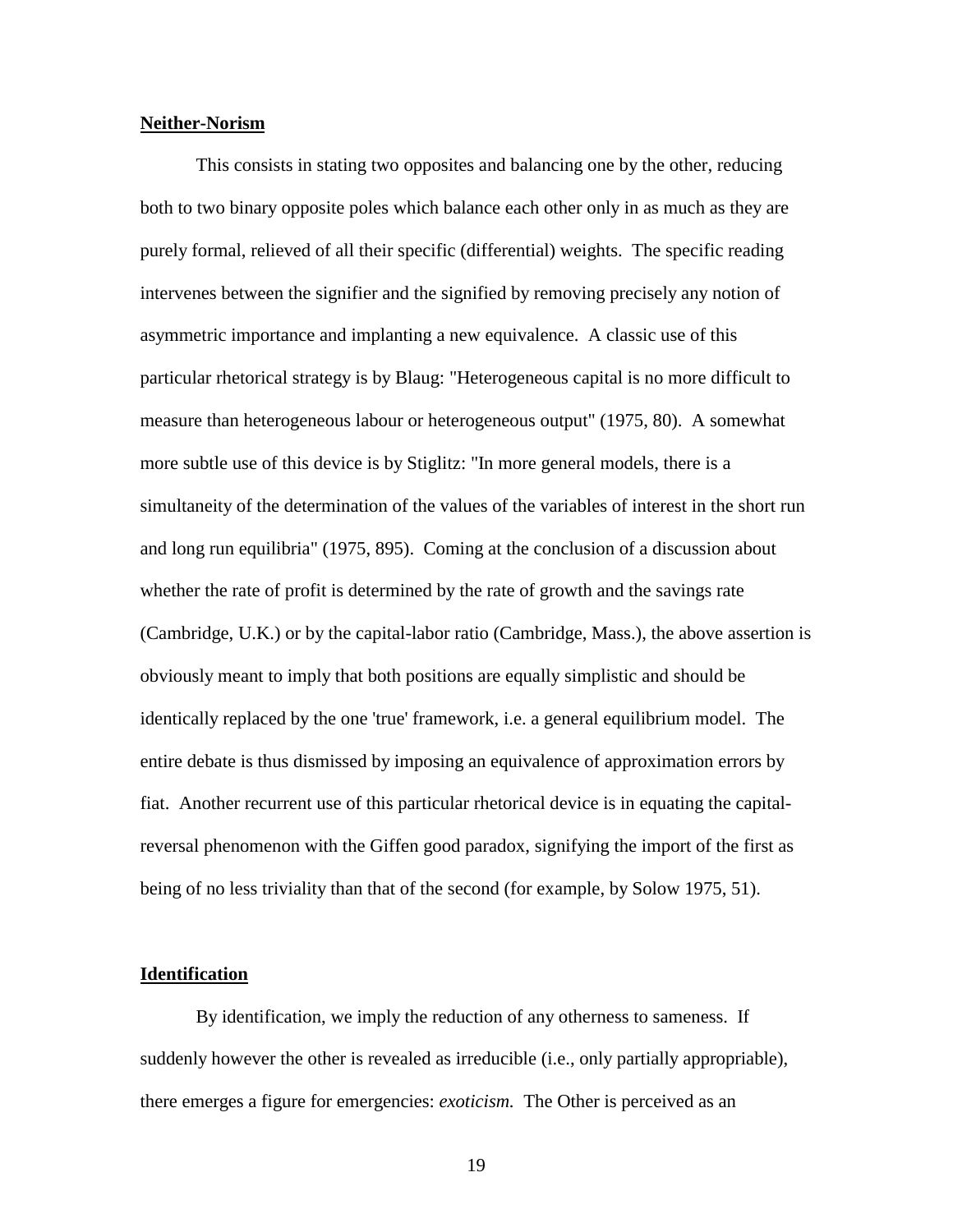innocuous spectacle, a curiosum, a clown (Barthes 1972, 152). Such a rhetorical device is applied, for example, by Stiglitz. "If you accept (as most participants on both sides of the controversy do) the von Neumann (Sraffa - Samuelson - Solow et al.) dual price interest rate inequalities and the assumption that at any prices the cost-minimizing techniques are chosen, you have accepted the full content of the (microeconomic) neoclassical analysis of steady states. Reswitching says something about what that does/does not imply for comparisons of steady states, but no more" (1975, 898). Thus, the technical conclusions of the debate are first reduced to (minor) theorems of neoclassical economics, and then further deprived of significatory content (meaning) to read as mere theoretical curiosum - say, a Giffen good. Differences are stripped of their significatory content in the same manner by Samuelson. "I think there may well remain differences of opinion between some in Cambridge, England and some in Cambridge, Mass. over whether non steady-state analysis can be meaningfully formulated and handled" (1975, 45). Surely, just an honest difference of opinion of minor import among reasonable economists?

# **The Privation Of History**

Myth attempts to deprive the object of which it speaks of all history, or better, by positing the 'natural' as its source, removing all trace of origin or choice. Both Blaug and Solow argue that for the Cambridge, UK. critics, any notion of a downward-sloping demand function for capital, implying that the rate of interest or profit is an index of the scarcity of capital, signifies an argument for private property (Blaug), or a 'just' income distribution (Solow). But, they hasten to add, such a signification is illegitimate precisely on the grounds of neoclassical welfare theory and the 'natural' rules of the logic of supply-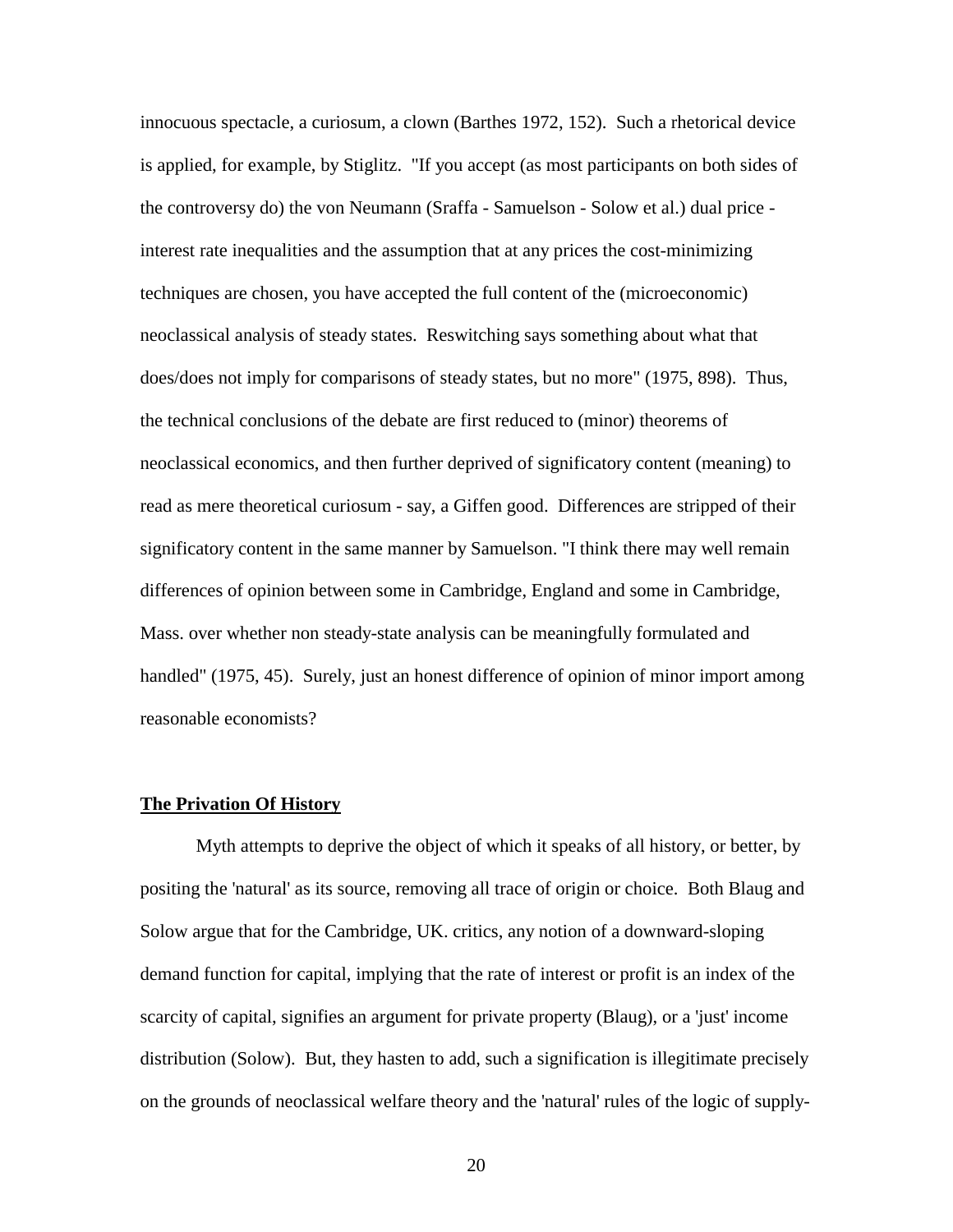demand analysis. What this obfuscates is the historical role of such analysis in promoting scepticism about the possibility of changing income distribution in a competitive privateownership economy through political action by organised labor, a point that is conceded by Samuelson: "...one who believes technology to be more like my 1966 reswitching example than like its orthodox contrast, will have a more sanguine view about how successful militant power by organized labor can be in causing egalitarian shifts in the distribution of income away from property even in the long run" (1975, 46).

### **The Quantification of Quality**

 $\overline{a}$ 

By reducing quality to quantity, myth economizes cognition: it interprets much more cheaply. The justification for using aggregate neoclassical growth models is that they "may do reasonably well in explaining long-term movements in certain macro variables" (1975, 901), i.e., a quantitative justification; further, the Cambridge critics of orthodoxy are brought to censure for their "remarkable absence of attempts at empirical verification" by both Stiglitz and Blaug. The usefulness of the neoclassical aggregate growth model in a quantitative sense is however posited as a matter of faith, and not because of its empirical robustness. A qualitative question is thus reduced to one of spurious quantitative signification.<sup>10</sup>

 $10<sup>10</sup>$  At the same time, it is argued either that the "true" version of neoclassical theory is one without any capital aggregate, i.e. a completely disaggregated general equilibrium framework (Samuelson) or that the theory could be easily generalized to include "perverse" possibilities - just as the consumer's theory embraces Giffen goods (Solow). What emerges from the 1975 statements of Samuelson and Solow is that it is impossible to derive empirical generalizations from "true" neoclassical theory. There are no deductive propositions in the neoclassical theory of distribution as regards the sign of the relationship between factor intensity and relative factor prices that can be submitted to empirical refutation/corroboration. This holds because in the Samuelson case we can find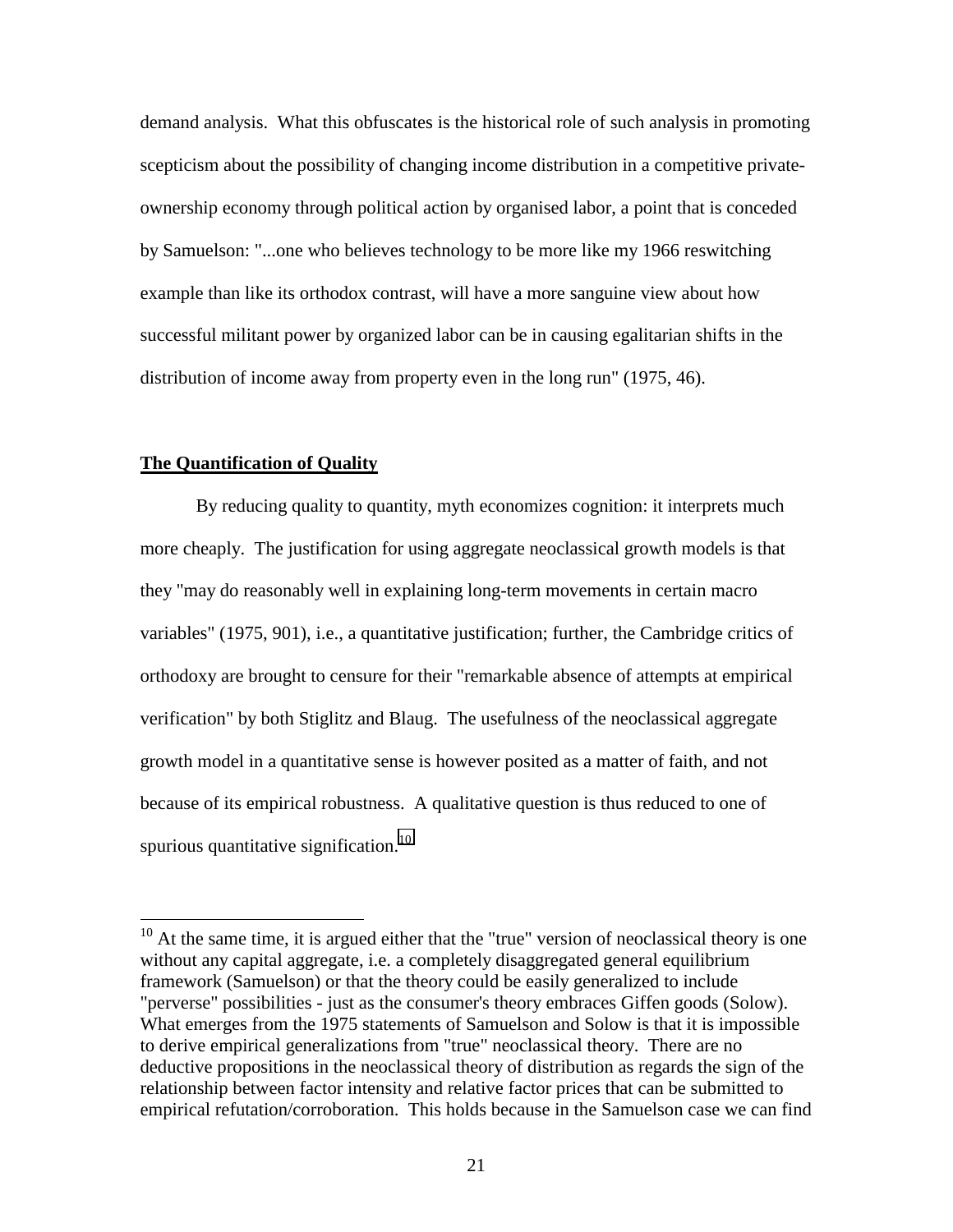#### **In Conclusion: What Lay Behind "That's Not the Point At All"**

Following Hall (1977, 1993), we identify three different positions from which decodings of neoclassical metaphors may be constructed in the context of the Cambridge Capital controversy. We posit that there is no one-to-one correspondence between the two parts of the process of transference of a message (concept); i.e. decodings do not exist as some well-defined *function* (a one-to-one mapping) from the domain of encodings. This helps to deconstruct the common-sense meaning of "misunderstanding" (a perennial complaint of the participants in the debate) in terms of a theory of *correspondence*, i.e. of *systematically distorted communication.*

When the decoder takes the connoted meaning and reads (decodes) the message in terms of the reference code in which it has been written (encoded), we might say that the decoder is operating within the *dominant code*. This is the ideal-typical case of "perfectly transparent communication". Within this we can distinguish the positions produced by the *professional code*. The professional code decodes and then re-encodes a message which has already been signified in a hegemonic code (a dominant meaning system), applying criteria and transformational practices of its own, essentially those of a technicopractical nature. 11 The professional code serves to reproduce the dominant definitions by operating with displaced professional codings which foreground apparently neutral-

empirical counterparts only at the aggregate level, and in the Solow case the proposed generalization leaves the sign indeterminate (Salanti, 1982).

 $11$  The definition of a hegemonic viewpoint is (a) that it defines within its terms the mental horizon, the universe , of possible meanings of the relevant semiological system (formal economic theory in our case), and (b) that it carries with it the stamp of legitimacy - it appears coterminous with what is "natural" about a sign system (the rational agent in economic discourse) (see Hall, 1993).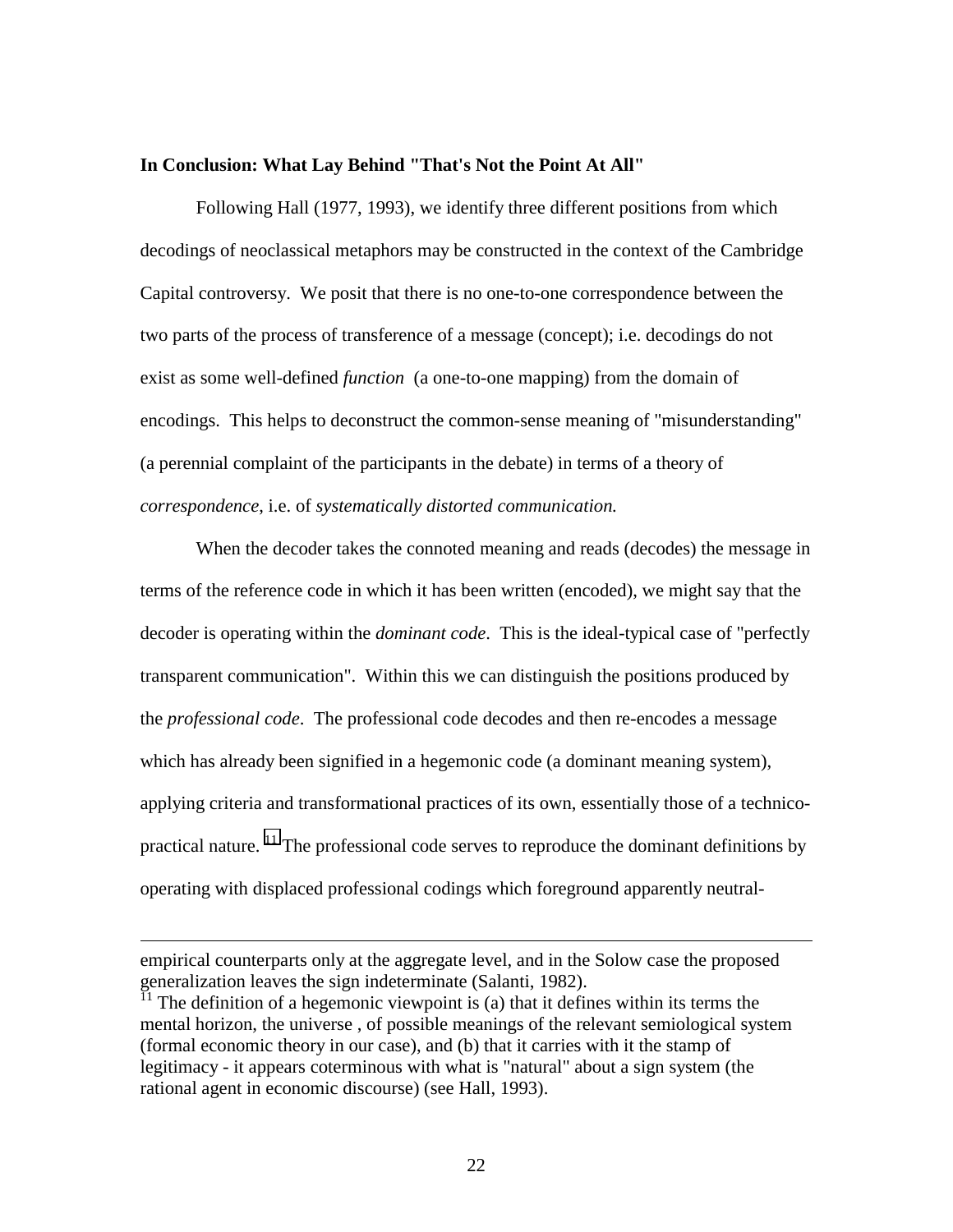technical questions. The interventions on the neoclassical side of the debate are essentially of this form.

Decoding may be said to be carried out within a *negotiated code* when the version decoded contains a mixture of adaptive and oppositional elements: it accepts the legitimacy of the hegemonic definitions with respect to the grand (abstract) significations while insisting on its right to make a more negotiated application to "local conditions", i.e. on its right to make exceptions to the rule in specific (situated) contexts. Arguably, most 'misunderstandings' in the context of the capital controversy arose from the contradictions and disjunctures between hegemonic-dominant encodings and negotiatedcorporate decodings. The Cambridge, U.K. deconstruction of the neoclassical dominanthegemonic meanings began as a negotiated-corporate decoding. As the debate progressed, however, it progressively turned into what can be termed the *oppositional code.* A subject may be said to be operating within the *oppositional code* when she decodes messages in a globally contrary way. The subject detotalizes the message in the preferred (hegemonic) code to retotalize it within some alternative (self-contained) framework of reference.

By the late sixties and early seventies, for most partisans of Cambridge, U.K., and especially for Garegnani, Harcourt and Robinson, the negotiated-corporate decoding had been displaced by a full-blown oppositional code. Hence the neoclassical cavil that for the Cambridge critics, neoclassical theory is (unfairly) read as (bourgeois) ideology, and in essence a justification for the political status quo. Or so the myth is told.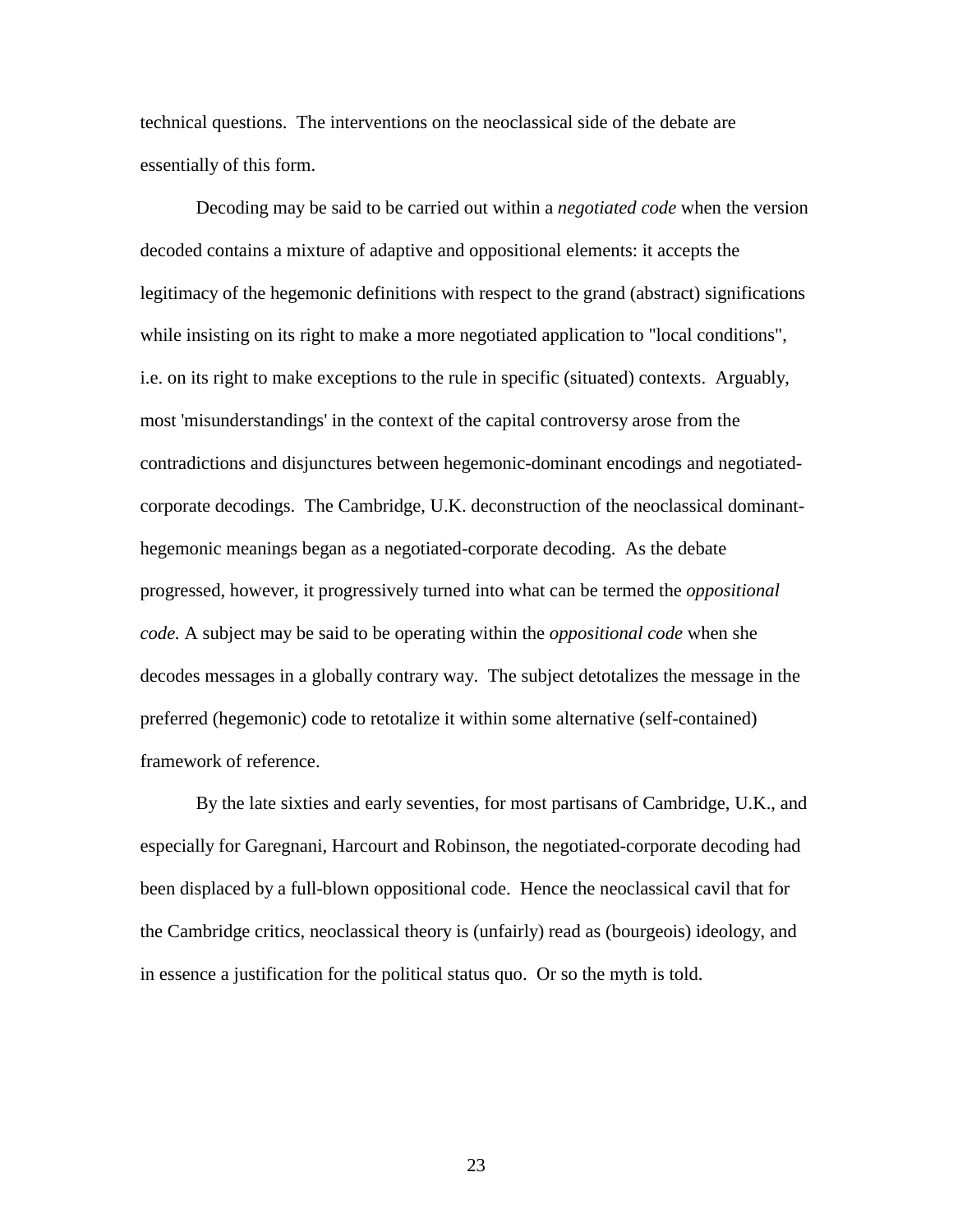# **References**

Barthes, R. (1972). *Mythologies*, Trans. A. Lavers; Noonday Press, New York.

\_\_\_\_\_. (1974). *S/Z*, New York.

Baudrillard, Jean. (1988). *Selected Writings*, ed. Mark Poster; Stanford University Press.

Berlin, I. (1981). *Concepts and Categories*, ed. H. Hardy. London: Penguin.

Blaug, M. (1975). *The Cambridge Revolution: Success or Failure?* Institute of Economic Affairs, Great Britain.

\_\_\_\_\_. (1992). *The Methodology of Economics*, second edition, Cambridge: Cambridge University Press.

Cohen, A. J. (1984). "The Methodological Resolution of the Cambridge Controversies," *Journal of Post Keynesian Economics* 6(4): 614-629.

Dow, S. C. (1980). "Methodological Morality in the Cambridge Controversies," *Journal of Post Keynesian Economics* 2(3): 368-80.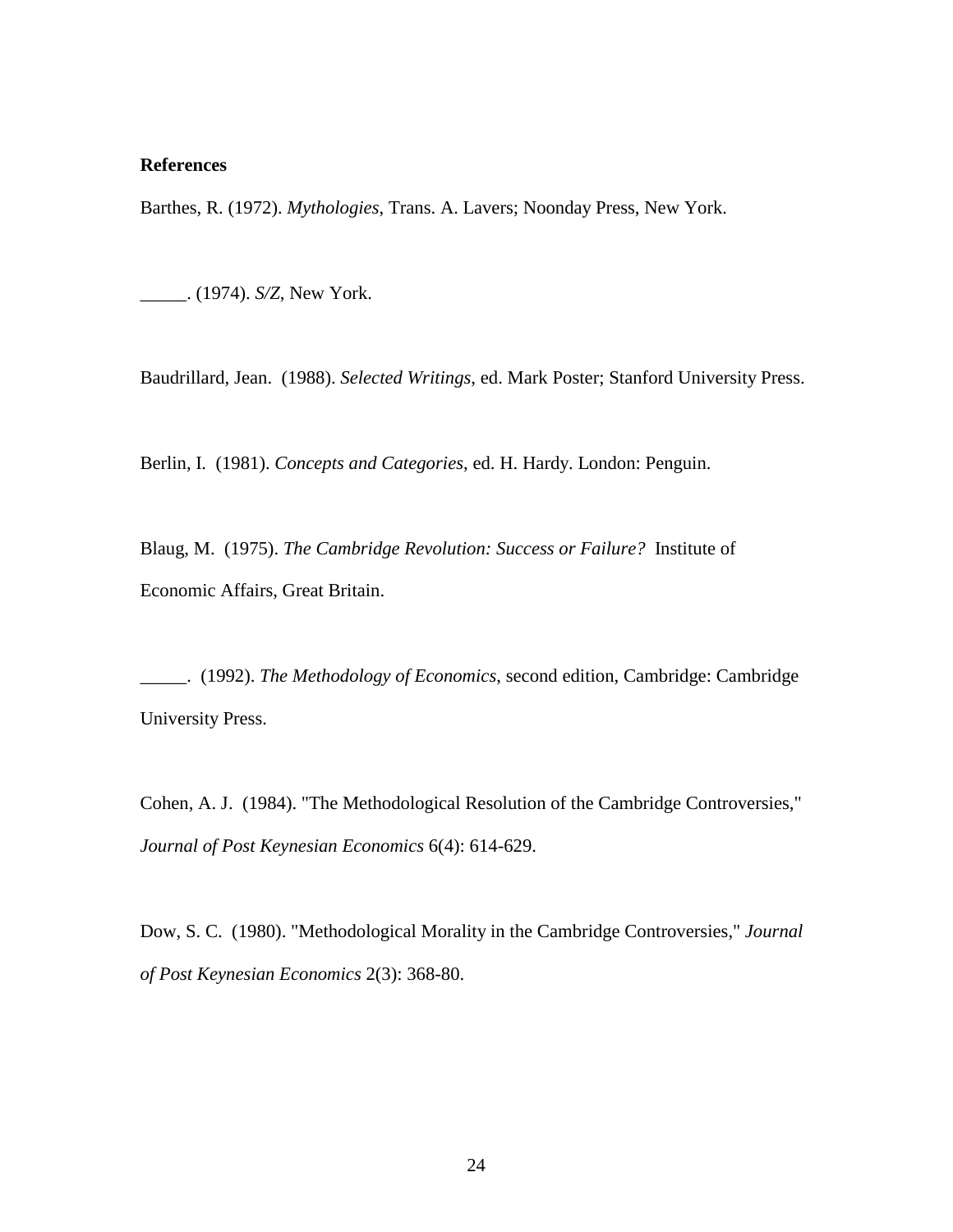Hall, S. (1977). "Culture, the Media and the 'Ideological Effect'", in J. Curran, M. Gurvitch and J. Woollacott (eds.) *Mass Communication and Society.* London, Edward Arnold: 315-48.

\_\_\_\_\_. (1993). "Encoding and Decoding in Television Discourse", in S. During (ed.) *The Cultural Studies Reader:* London & New York, Routledge: 90-103.

Harcourt, G. C. (1972). *Some Cambridge Controversies in the Theory of Capital,* London, Cambridge University Press.

\_\_\_\_\_. (1974). "The Cambridge Controversies: The afterglow", in M. Parkin & A. R. Nobay (eds.) *Contemporary Issues In Economics.* Manchester: Manchester University Press: 305-34.

McCloskey, D. (1983). "The Rhetoric of Economics", *Journal of Economic Literature.* 21(2), June: 481-517.

Robinson, Joan. (1953-54). "The Production Function and the Theory of Capital", *Review of Economic Studies.* 21(2): 81-106.

\_\_\_\_\_. (1970). "Capital Theory Up to Date", *Canadian Journal of Economics*, May: 309-317.